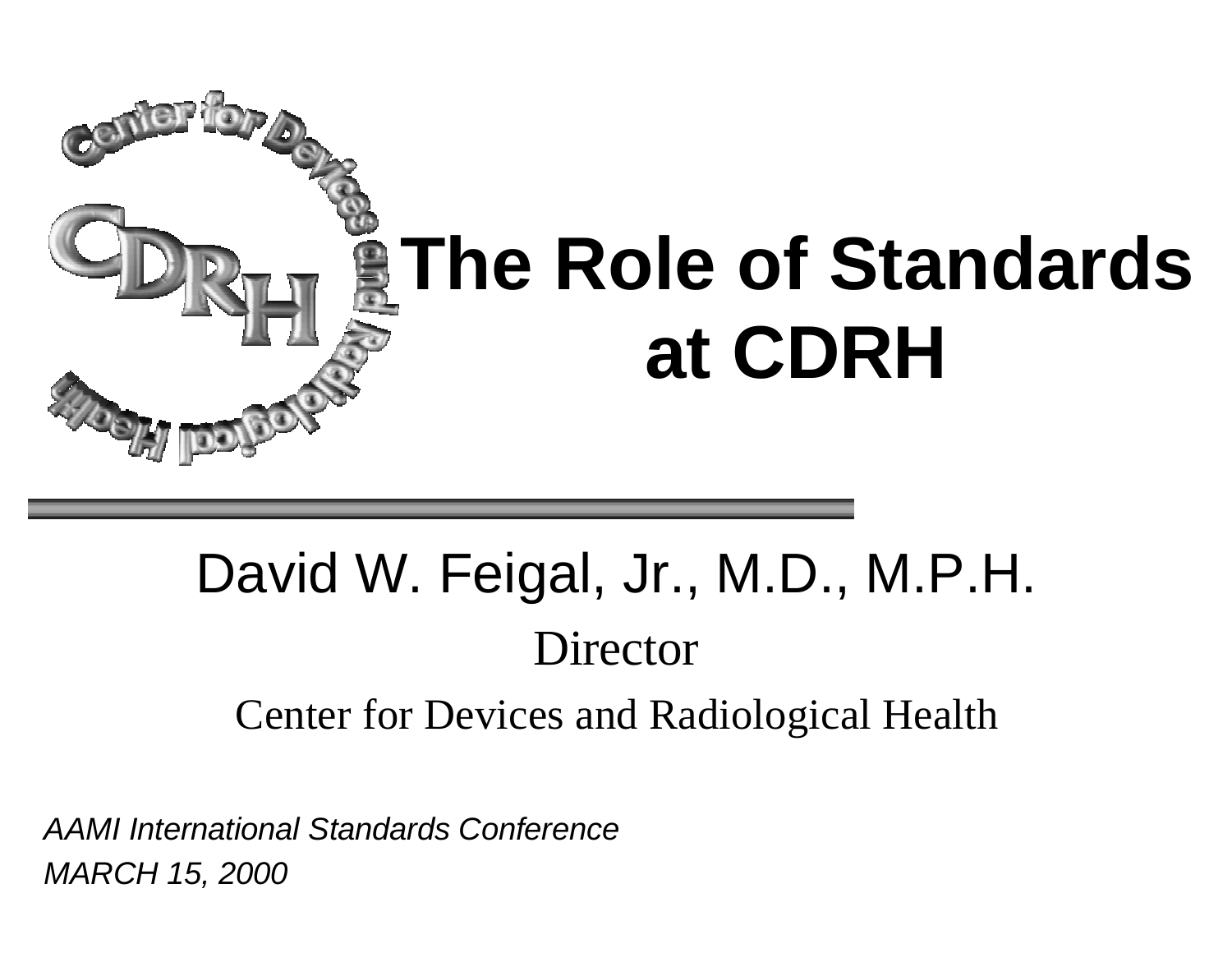### Center for Drug Evaluation and Research

#### **The two E's**

- ?**Efficacy**
- ?**Exclusivity**

#### **Safety**

- ?**Pharmacological –Expected, well accepted "Cost of Business";all drugs have side effects**
- ?**Idiosyncratic- Stronger Public Reactions; Sometimes**  $\rightarrow$  **Drug Withdrawal**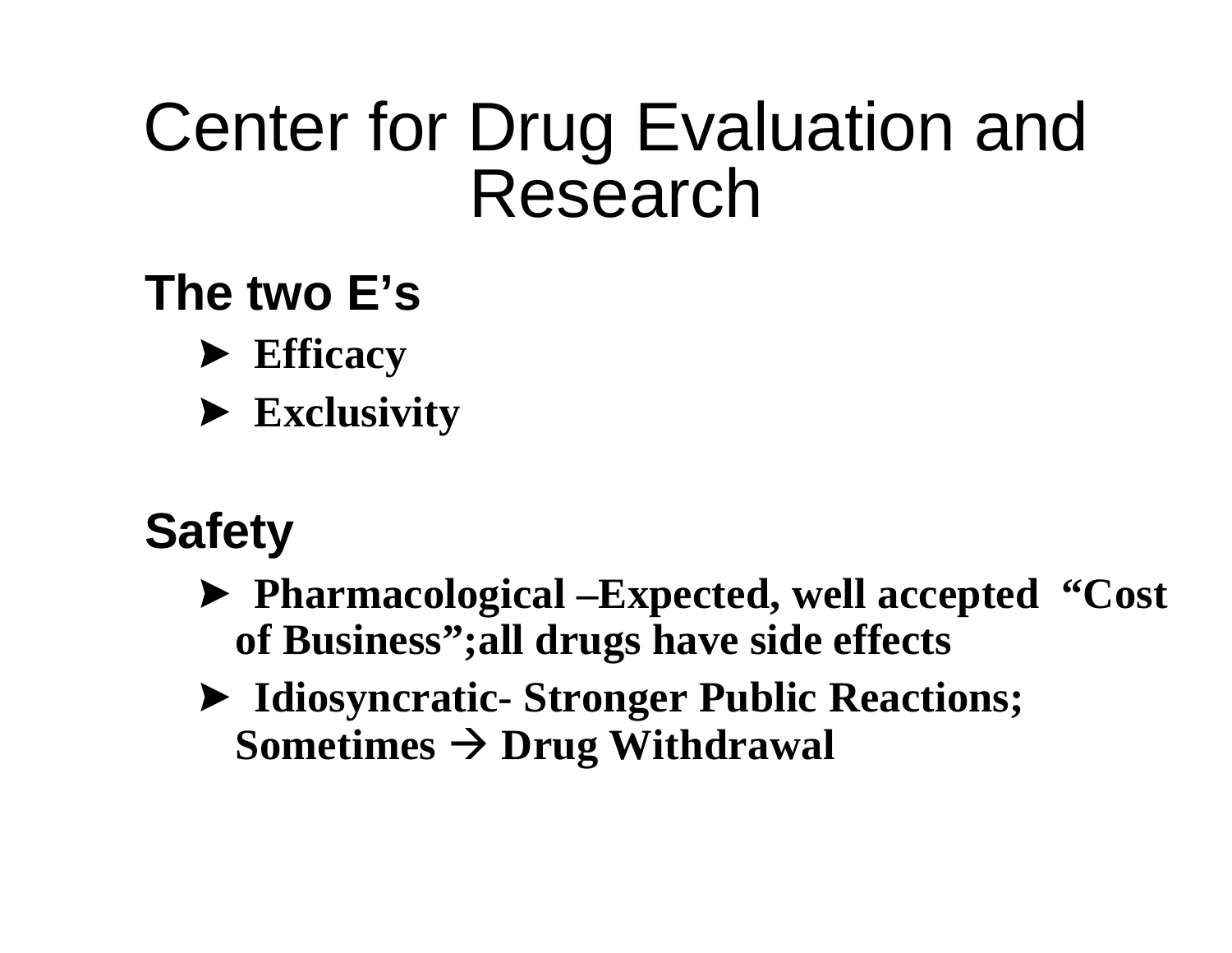### Center for Biologics Evaluation and Research

#### **B**iotech

- $\blacktriangleright$  Much like Drugs
- ▶ More Novelty
- Only Exclusivity from Orphan Drugs
- $\blacktriangleright$  Large Molecules no generics

#### **Blood, Tissues, Vaccines, Xeno**

- ?**Legal definitions date from WW II**
- ?**Fear of Infectious Diseases**
	- **HIV**
	- **Hepatitis**
	- **TSE**
- ?**Public perception of risk**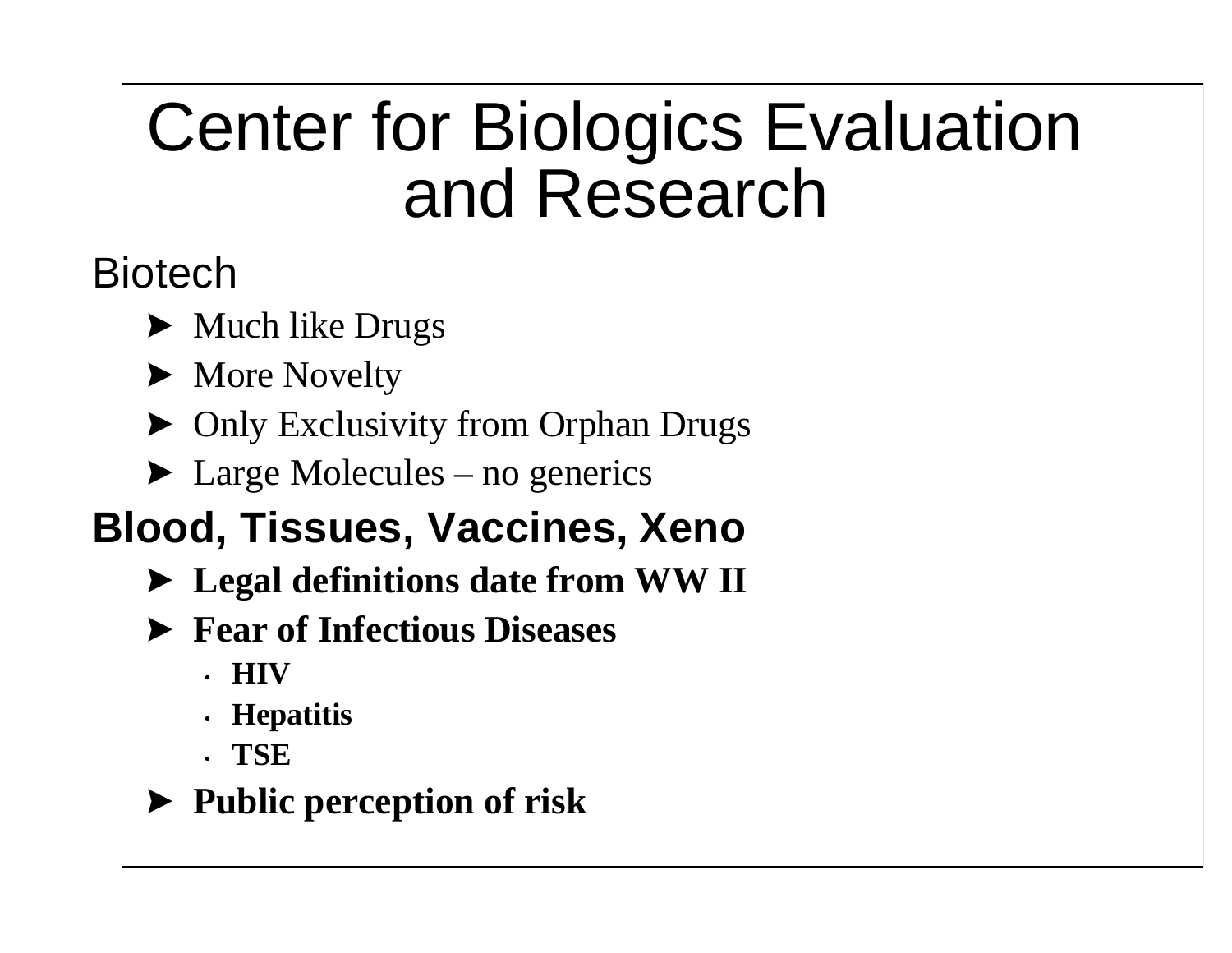### Center for Devices and Radiologic Health

Shaped by Diversity of Risk Most Detailed Laws Youngest "Grandfathers" (some at birth)

Radiologic Health Program Consumed by Device Program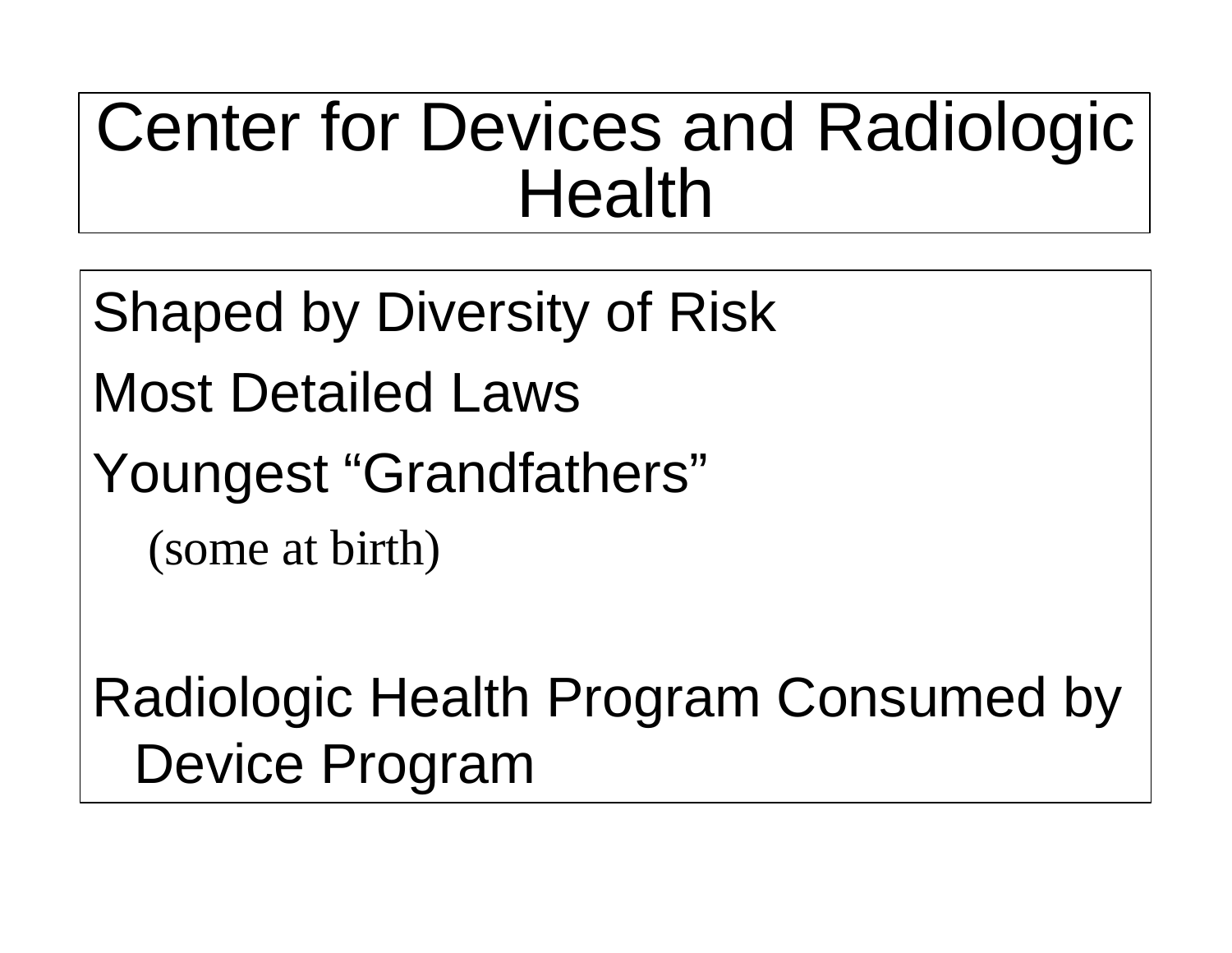# **Origins of the Centers' Culture**

Unsafe Manufacturing – Adulteration

- Horse Jim
- Morphine Cough Syrup
- ▶ Ethylene Glycol
- ▶ Heart Valves
- "False and Misleading" Fraud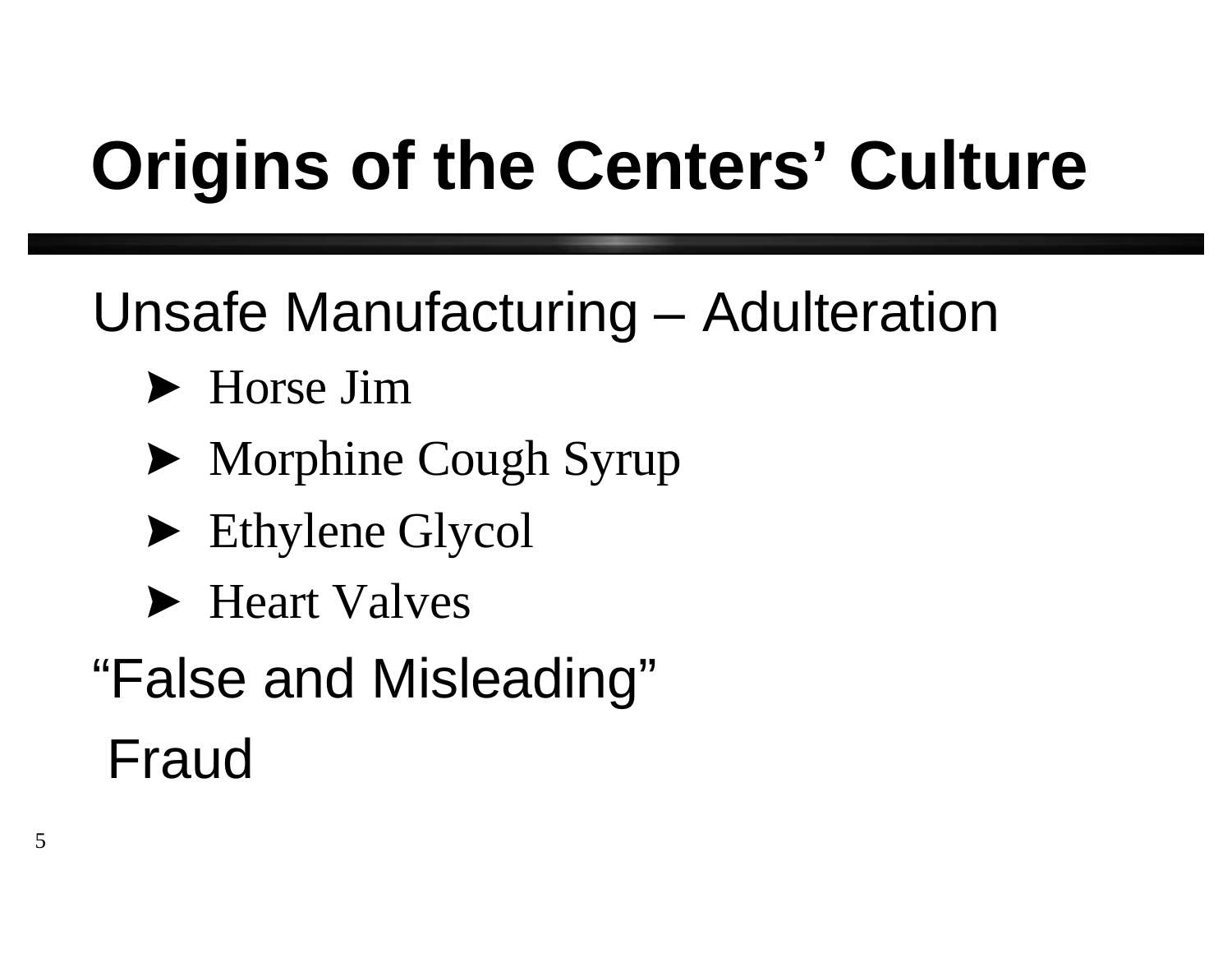# **Origins of the Centers' Culture**

Unethical Research

- $\blacktriangleright$  Tuskegee
- ▶ Willowbrook
- ▶ Long Island Jewish Hospital
- Research Fraud
	- **>** IBT (animal)
	- $\blacktriangleright$  Clinical Fraud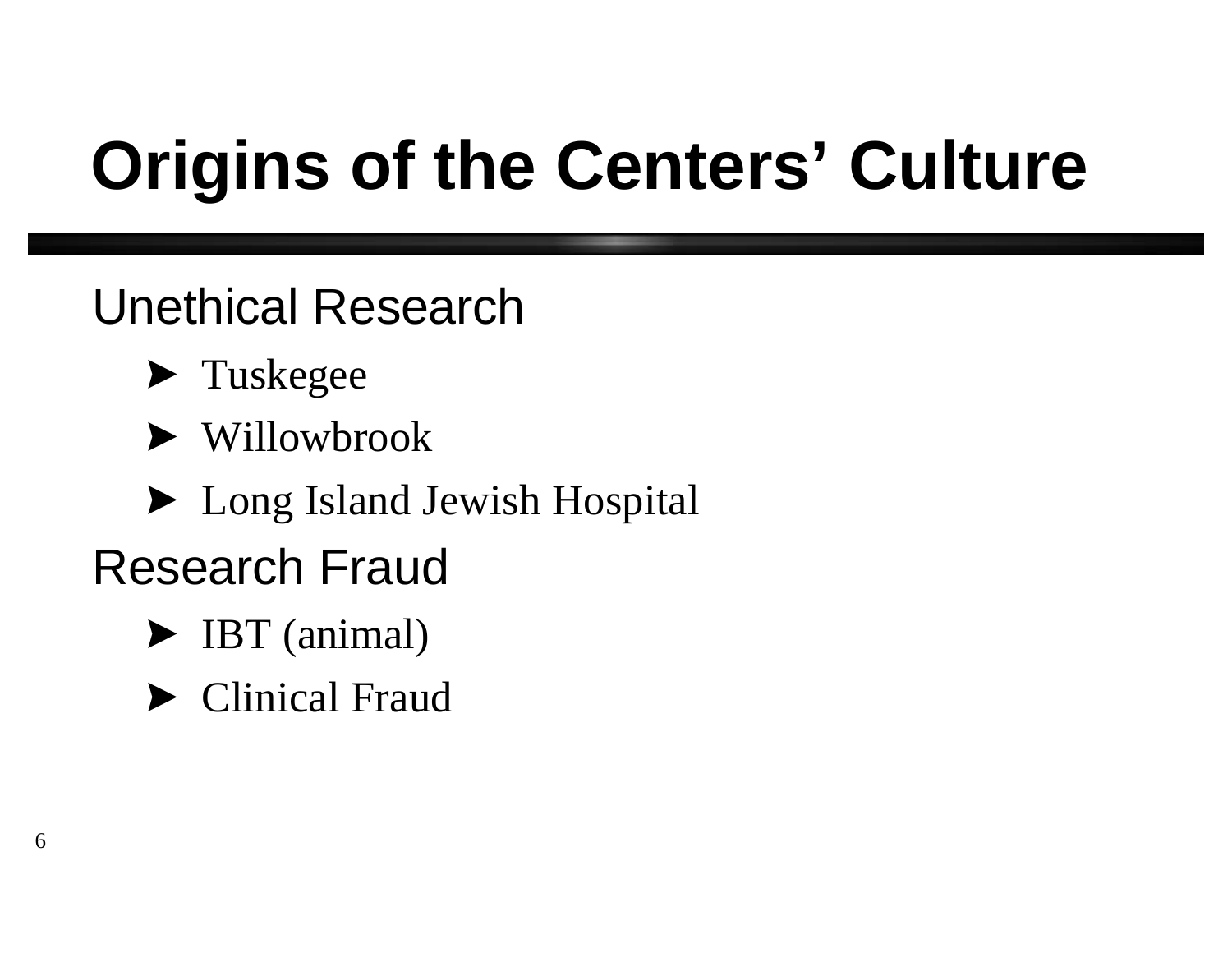### **The Goods** (Regulations and Guidance)

The Problems: Manufacturing Fraud

Laboratory Fraud

7

Clinical Research Abuse

Poor Tissue Screening

Poor Regulatory Practice

Part of the Solution:

- **≽ Good Manufacturing** Practice
- **≽ Good Laboratory** Practice
- **≽ Good Clinical Practice**
- **≽ Good Tissue Practice**
- **≽ Good Review Practice**
- **≽ Good Guidance Practice**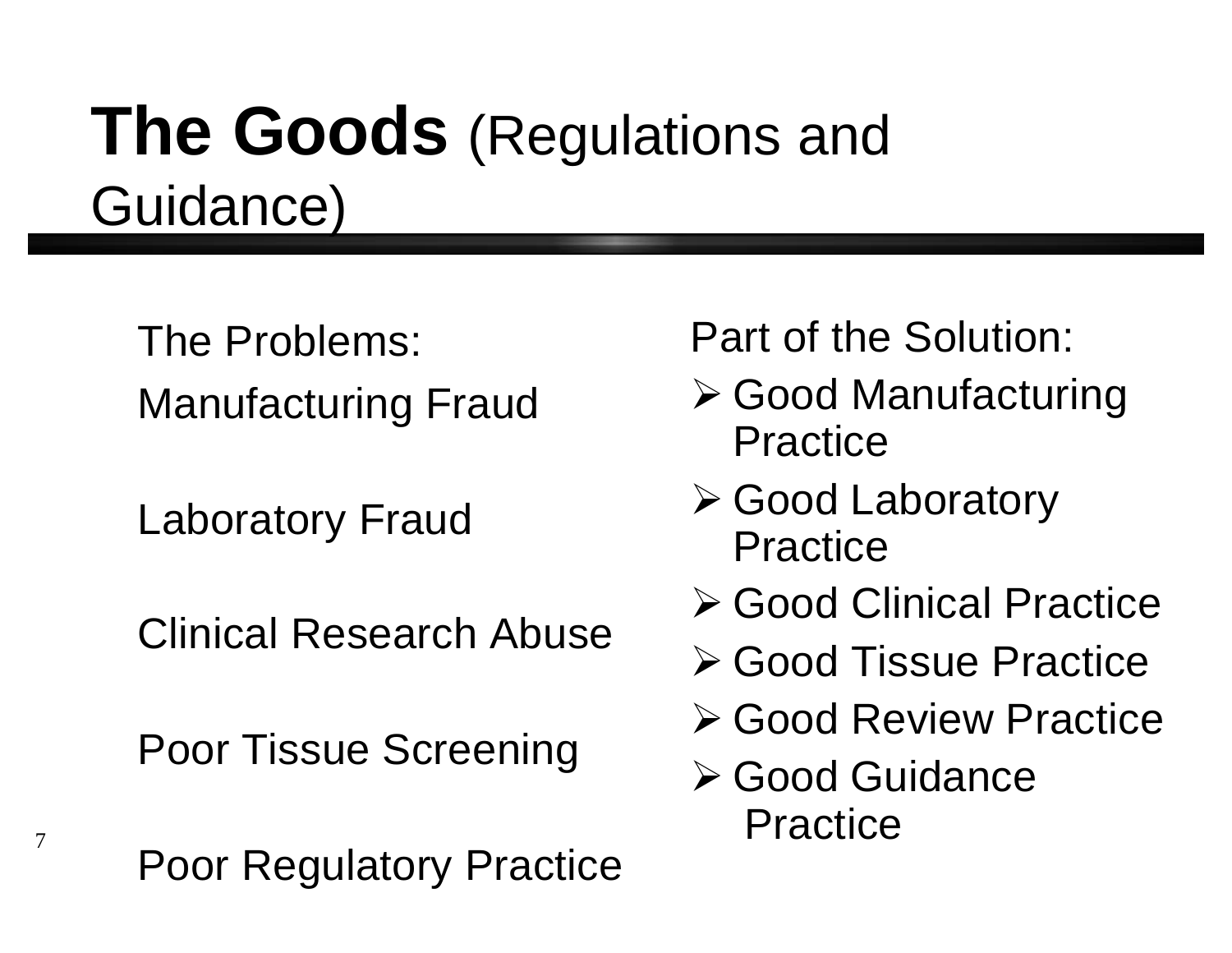## **Origins of the Centers' Culture: Performance Anxiety**

- "Drug Lag" Backlogs
	- $\blacktriangleright$  Drugs
	- Generic Drugs
	- $\blacktriangleright$  Device 510(k)'s
	- ▶ Blood Devices

Reinventing Government (NPR) PDUFA Re-engineering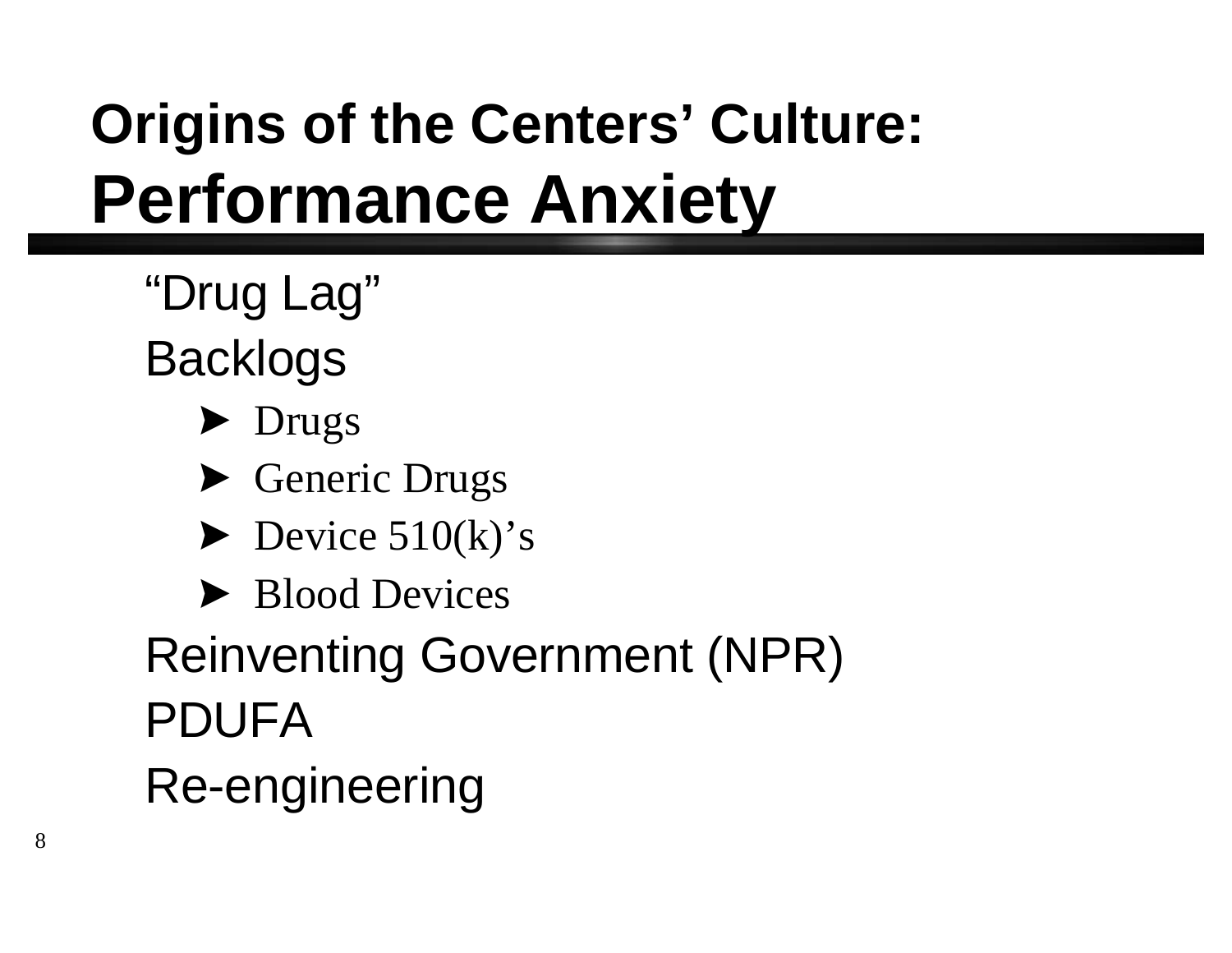## **Origins of the Centers' Culture: Evidence Standards**

Safe Pure and Potent (1904) Unadulterated, Not Misbranded (1906) Safe (1932)

Safe and Effective (1962)

Adequate and well controlled trials

Well Controlled Investigations … and other valid scientific evidence … sufficient to determine effectiveness (1976)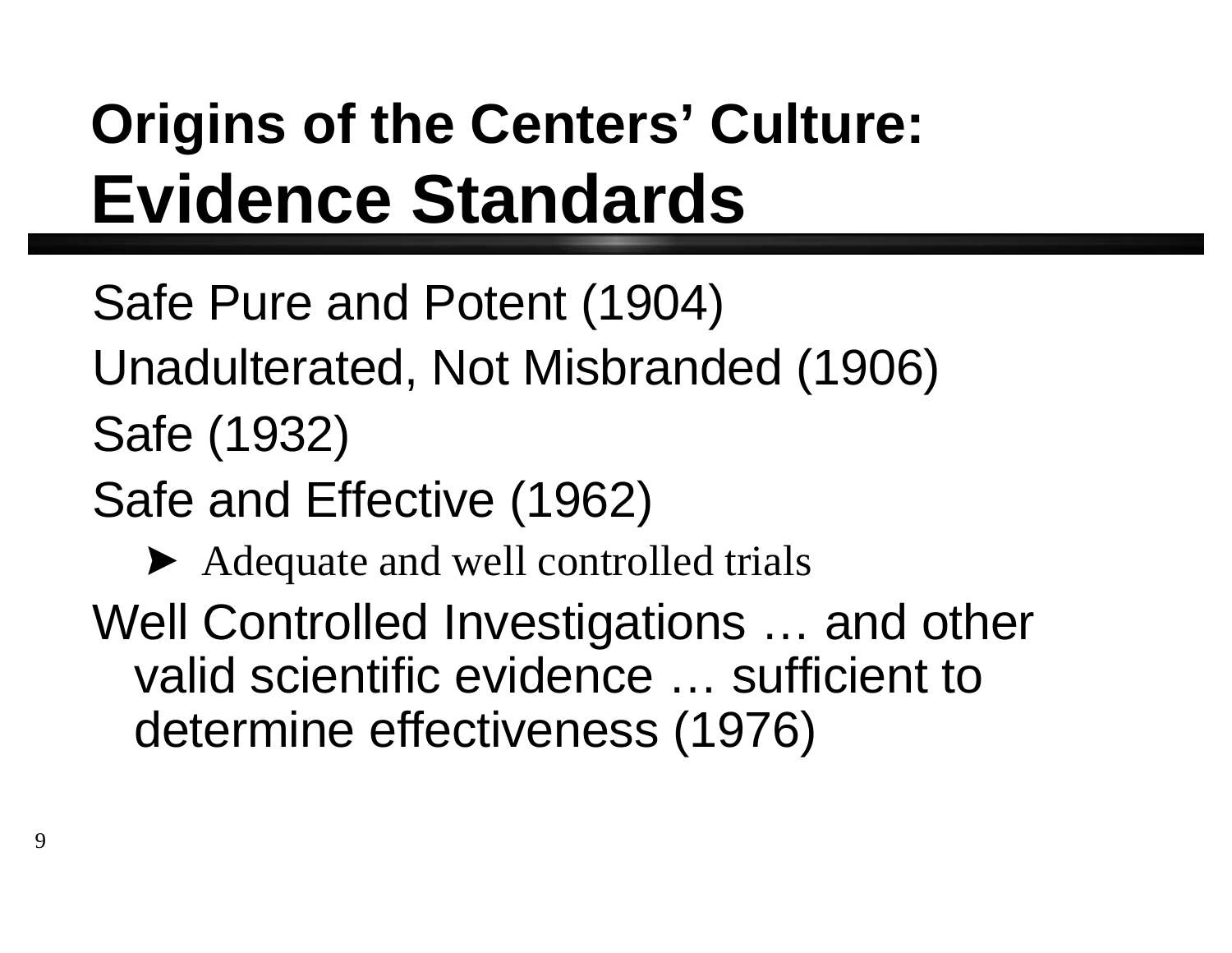## **Origins of the Centers' Culture: Diverging Evidence Standards**

Food Supplements Devices (Class I,II,III) Generic Drugs Drugs and well characterized biologics Pediatric Indications Humanitarian Device Exemptions Monograph Products  $\blacktriangleright$  OTC

▶ Blood Products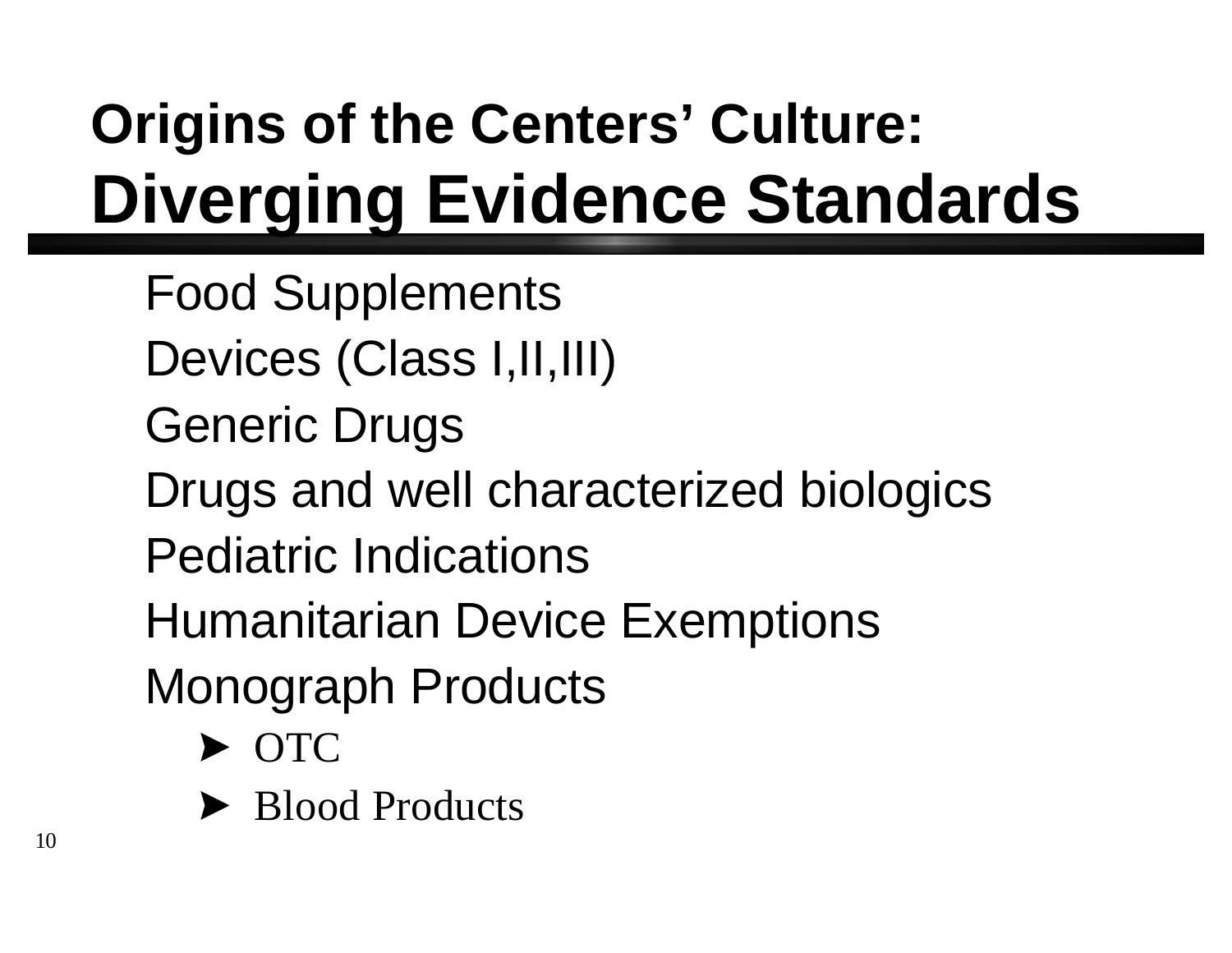### **Forces Shaping Pharmaceutical Medicine**

#### 2000

- riangleright New Discovery Research and Technology
- **EXECUTE:** Demand for New Medicines and Faster Access
- Mergers, Reorganizations, Process Changes
- ?Global Market: International Harmonization and Global Competition
- ▶ Changing Health Care Environment
- $\blacktriangleright$  New Laws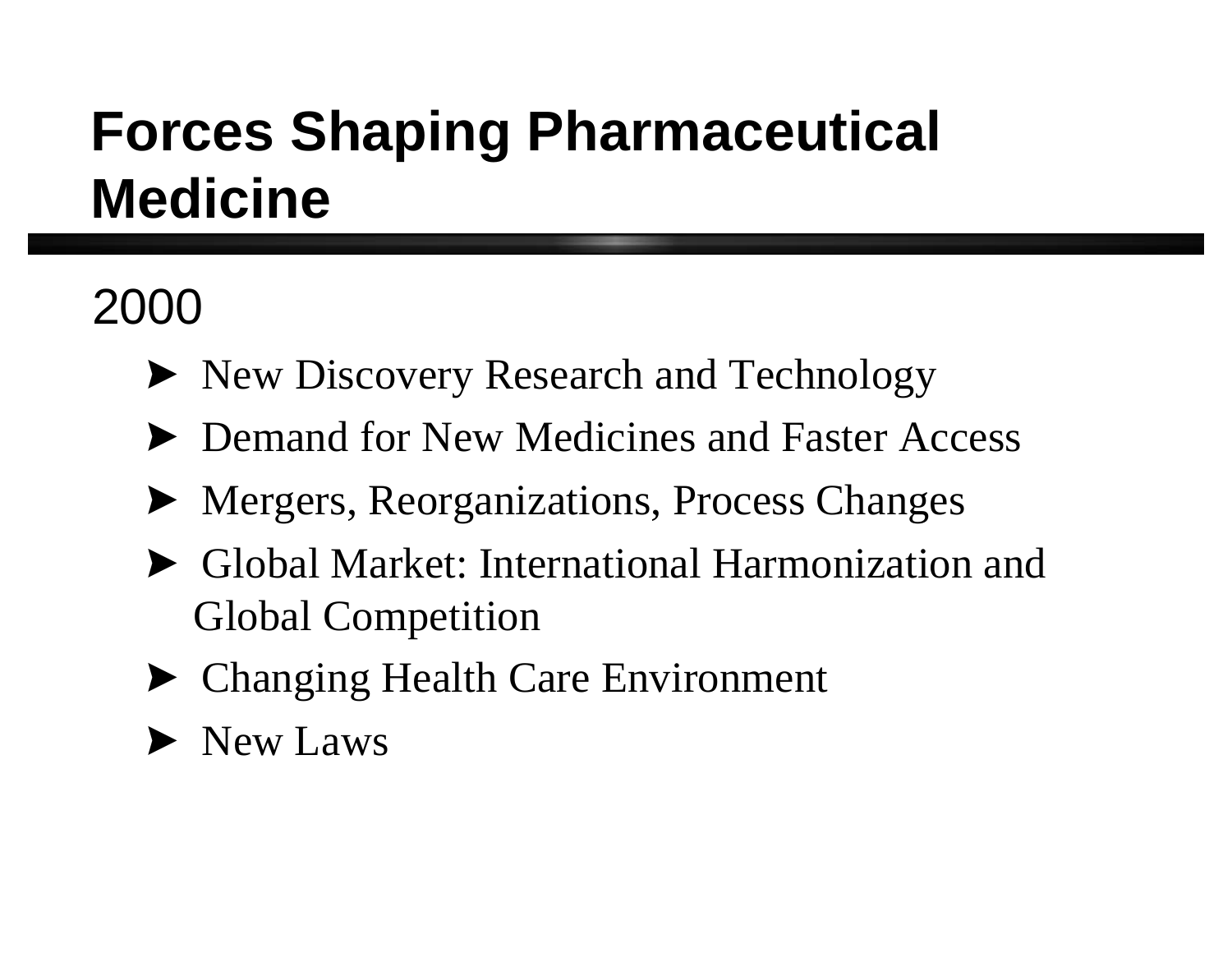# **Changes**

### **Technology**



- Computers
- E-Mail
- Teleconferencing
- Internet
- ▶ Product Development
	- High through-put screening
	- "Rational Drug Design"
	- Bioengineering
	- Miniaturization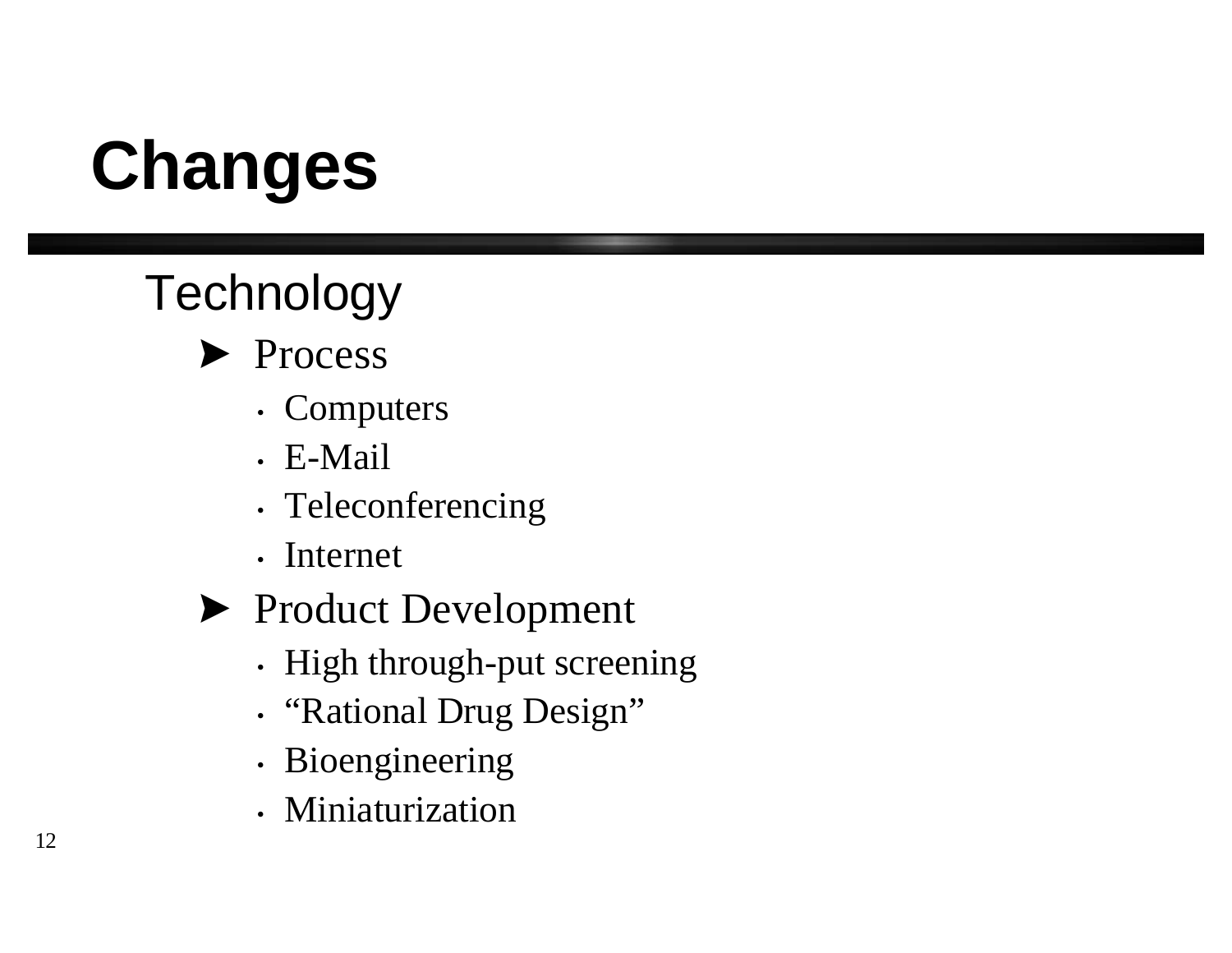# **Regulatory Changes**

#### Process

- ▶ Early Access to Investigational Products
- $\blacktriangleright$  Industry FDA interactions
	- Modular PMA (NDA / BLA)
	- Early Meetings / Agreements
	- Least Burdensome Regulatory Path
- $\blacktriangleright$  Special Populations
- ▶ Regulatory Changes
	- Guidance (transparency)
	- International Harmonization
	- New Laws to Implement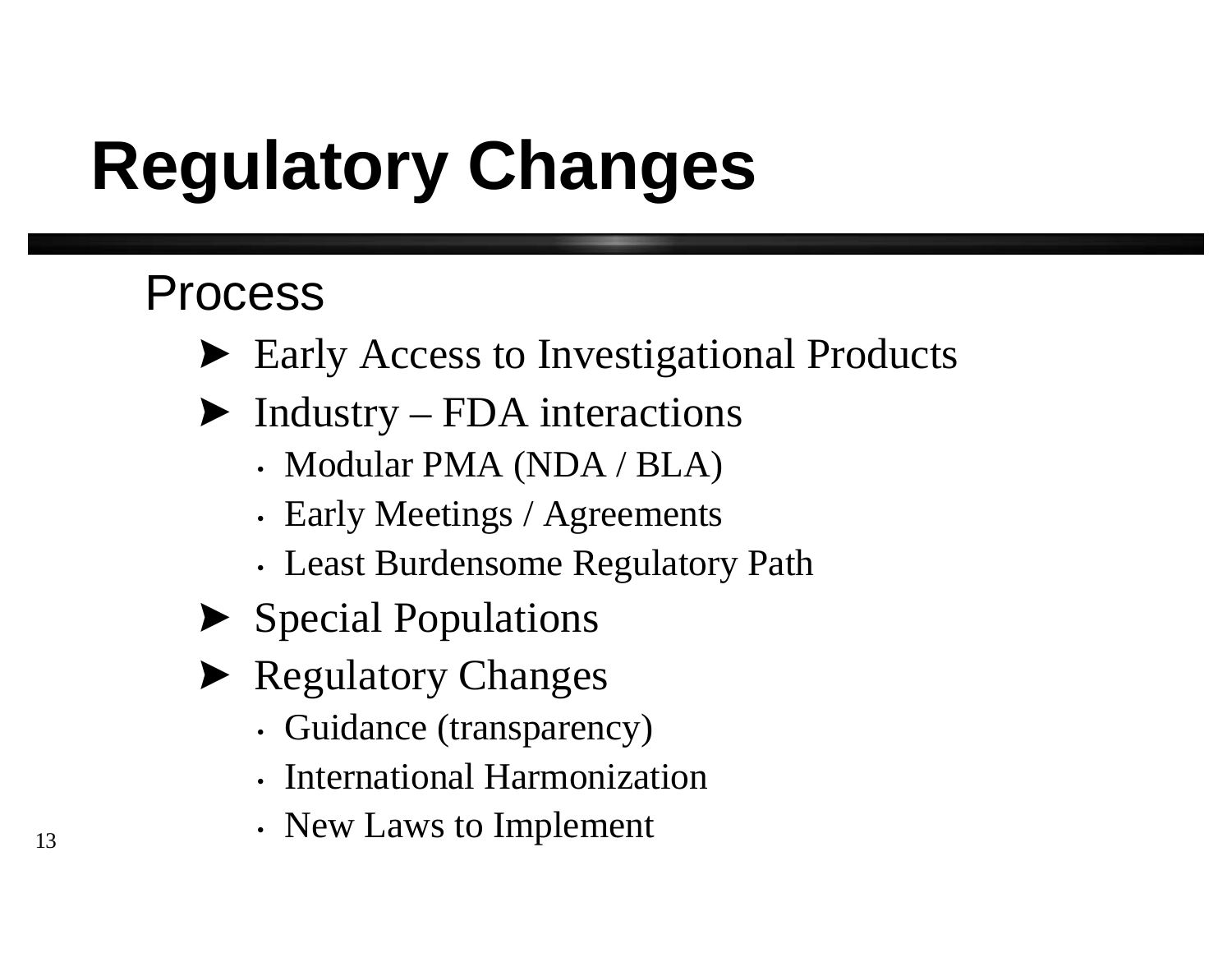# **Regulatory Overview**

### Regulatory Hierarchy

- $\blacktriangleright$  Statute
	- FD&C / FDAMA  $(1904; 1936; 1962; 1997)$
	- PHS Act (1902;1944)
- $\blacktriangleright$  Regulations
	- Enforceable implementation of Statute

#### $\blacktriangleright$  Guidance

- Best Advice
- Non-enforceable when not regulation based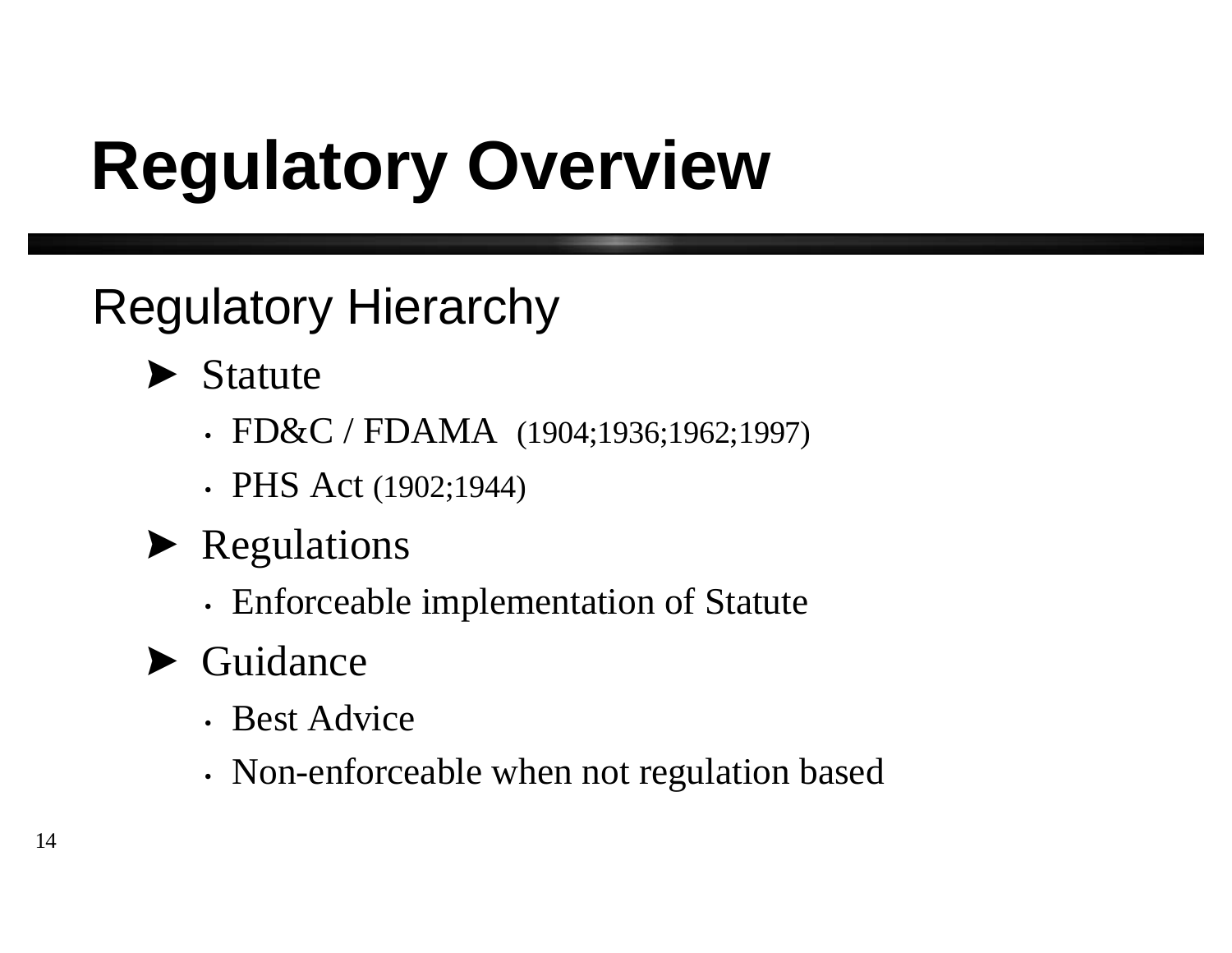# **Legal Authorities**

#### Drugs

- ▶ Approved under FD&C Act
	- Mechanisms: NDA, aNDA
	- Regulations: 21 CFR 200's

#### **Biologics**

- ▶ Licensed under PHS Act
	- Mechanisms: ELA, PLA, BLA
	- Regulations: 21 CFR 600's

#### **Devices**

- ▶ Approved or Cleared under Device Acts
	- Mechanism :510(k), PMA,  $a501(k)$ ,  $s510(k)$
	- Regulations: 21 CFR 800's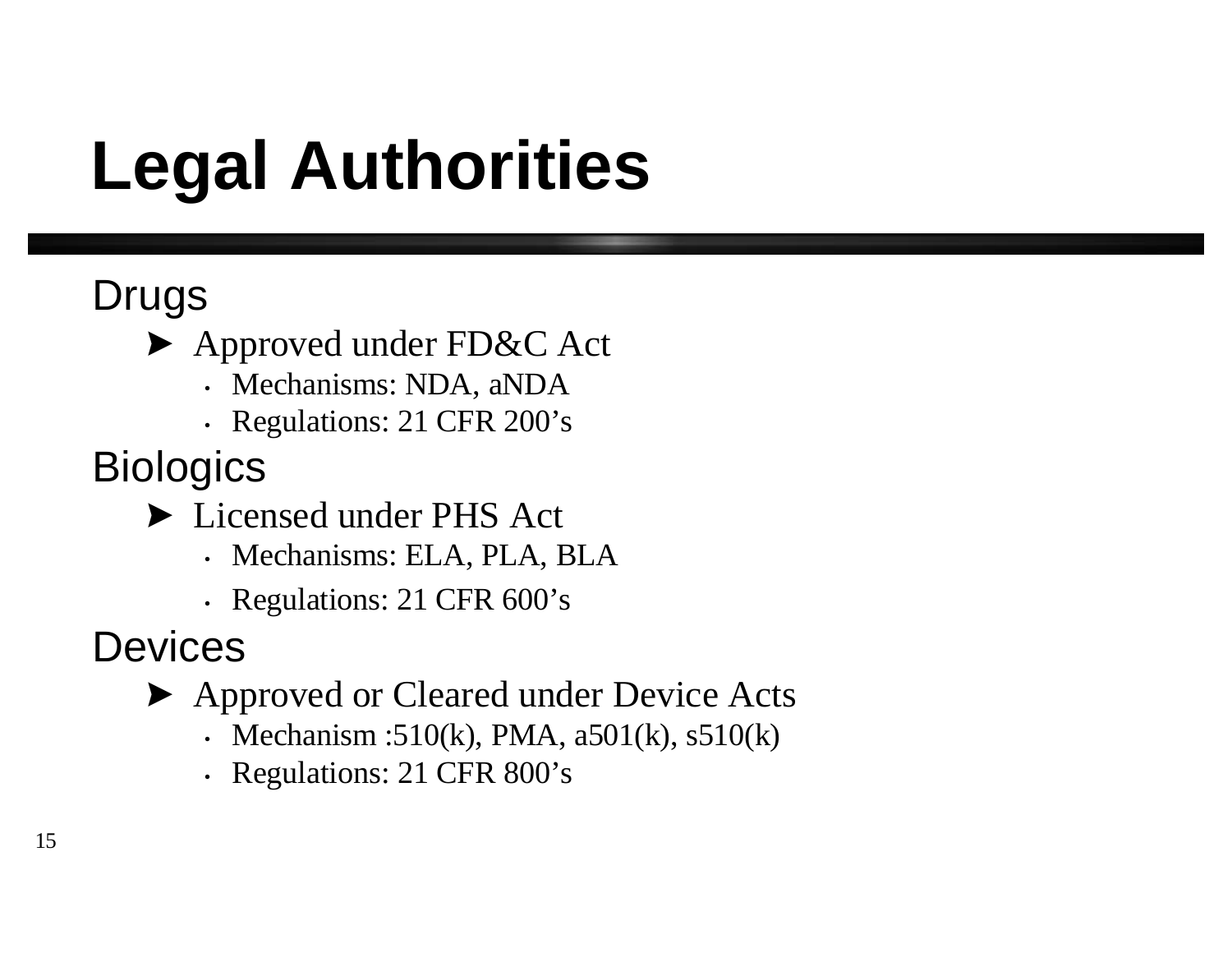# **Laws Enforced by FDA**

http://www.fda.gov/opacom/laws/lawtoc.htm

- ▶ Food Drug and Cosmetic Act
- **Public Health Services Act** 
	- National Vaccine Program
- **Exercice Act** Federal Advisory Committee Act
- Administrative Procedures Act
- ▶ Orphan Drugs
- **Trademark Act**
- **Example 21 Federal Trade Commission Act**
- ▶ Controlled Substances Act
- $\blacktriangleright$  ... and others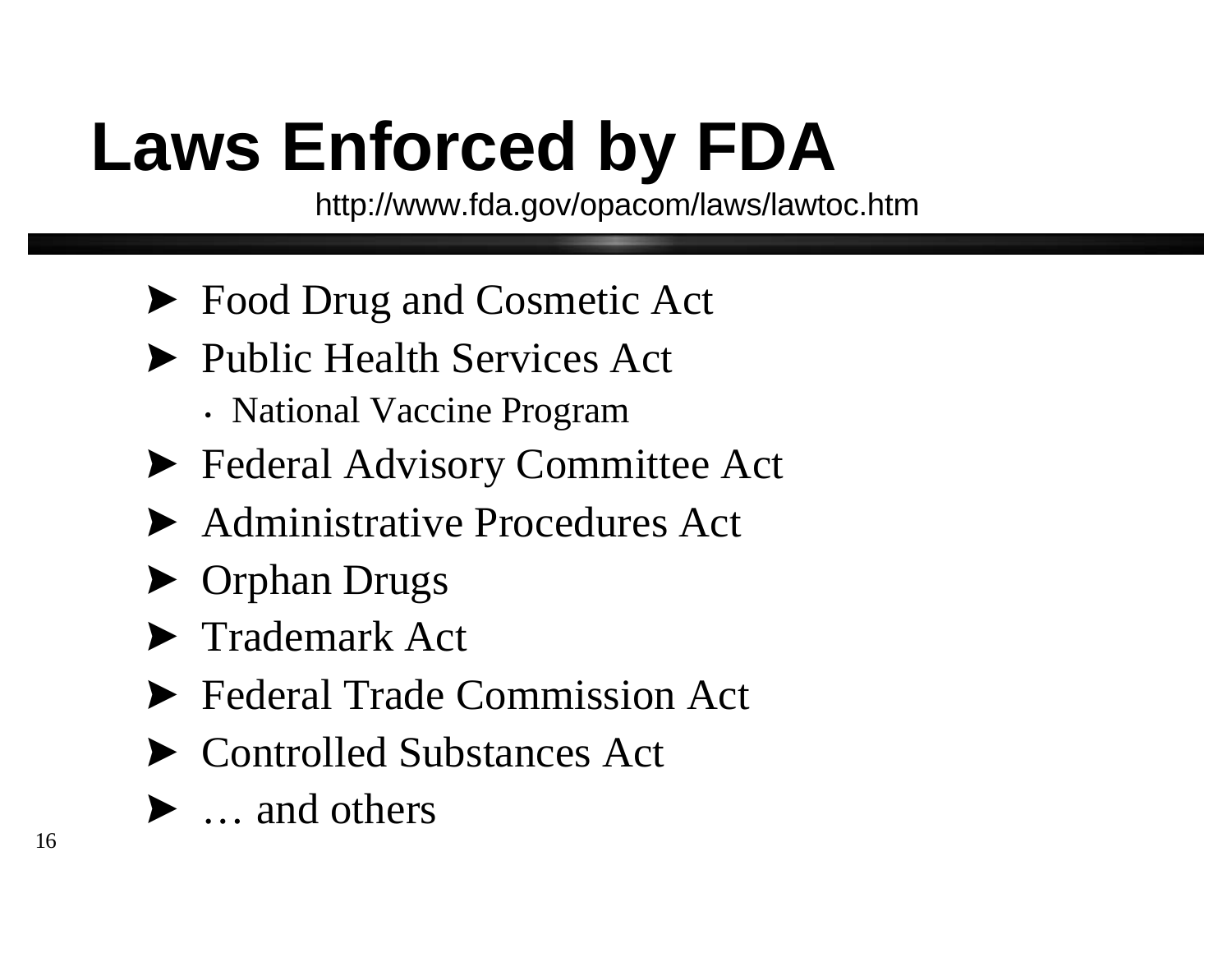### **FDA Modernization Act of 1997** *(FDAMA)*

- $\blacktriangleright$  Signed into law November 21, 1997
- ▶ Amends the Food, Drug & Cosmetic Act
- ?Amends the Public Health Service Act
- Renews the Prescription Drug User Fee Program with amendments (PDUFA 2)
- **Effective 90 days after enactment unless** otherwise specified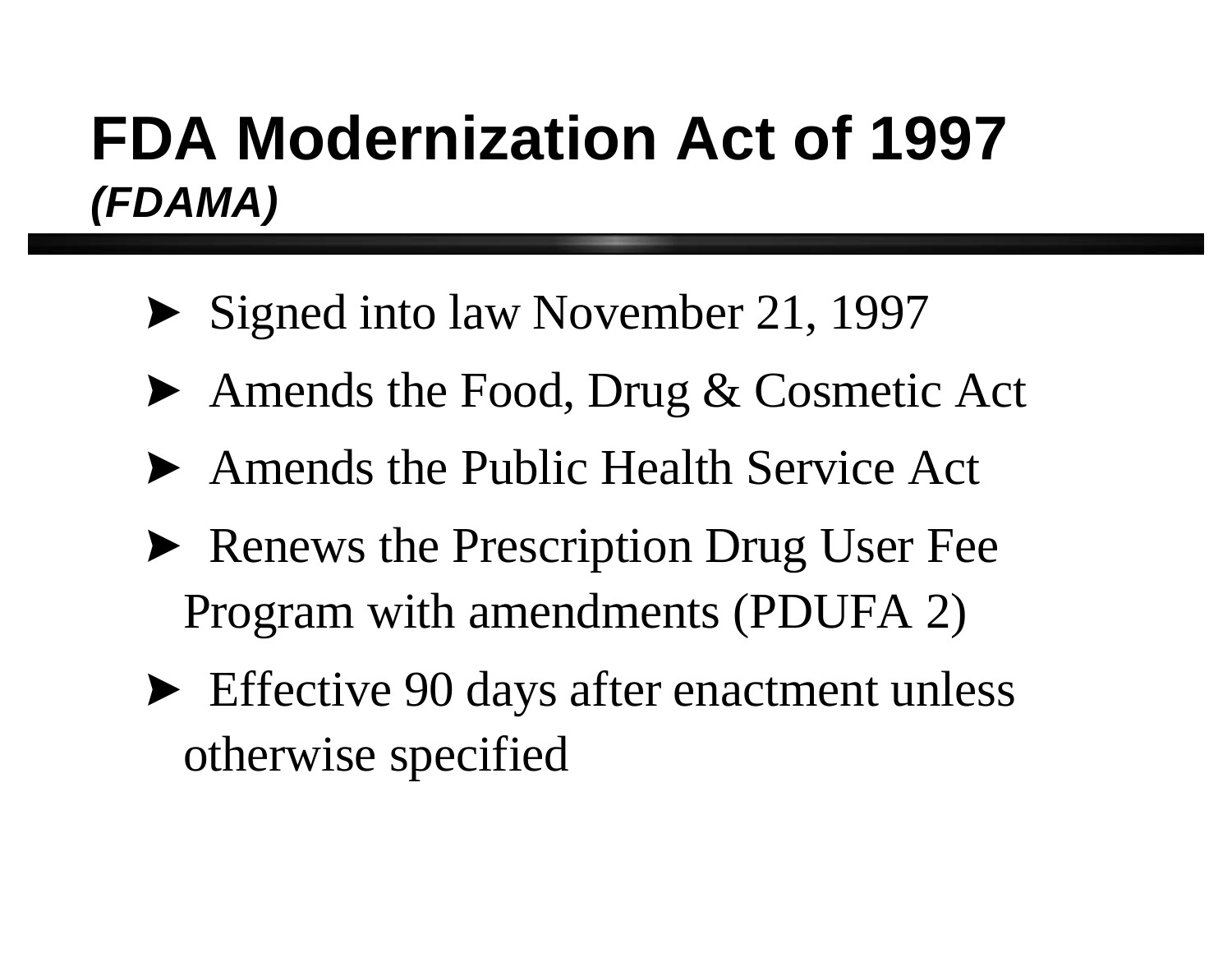# **Themes of FDA Modernization Act**

- Interactive process for product review
- **Decisive action**
- rient access
- $\blacktriangleright$  Codifies reengineering
- ?Agency discretion, not mandatory requirements
- FDA review accountability/timeliness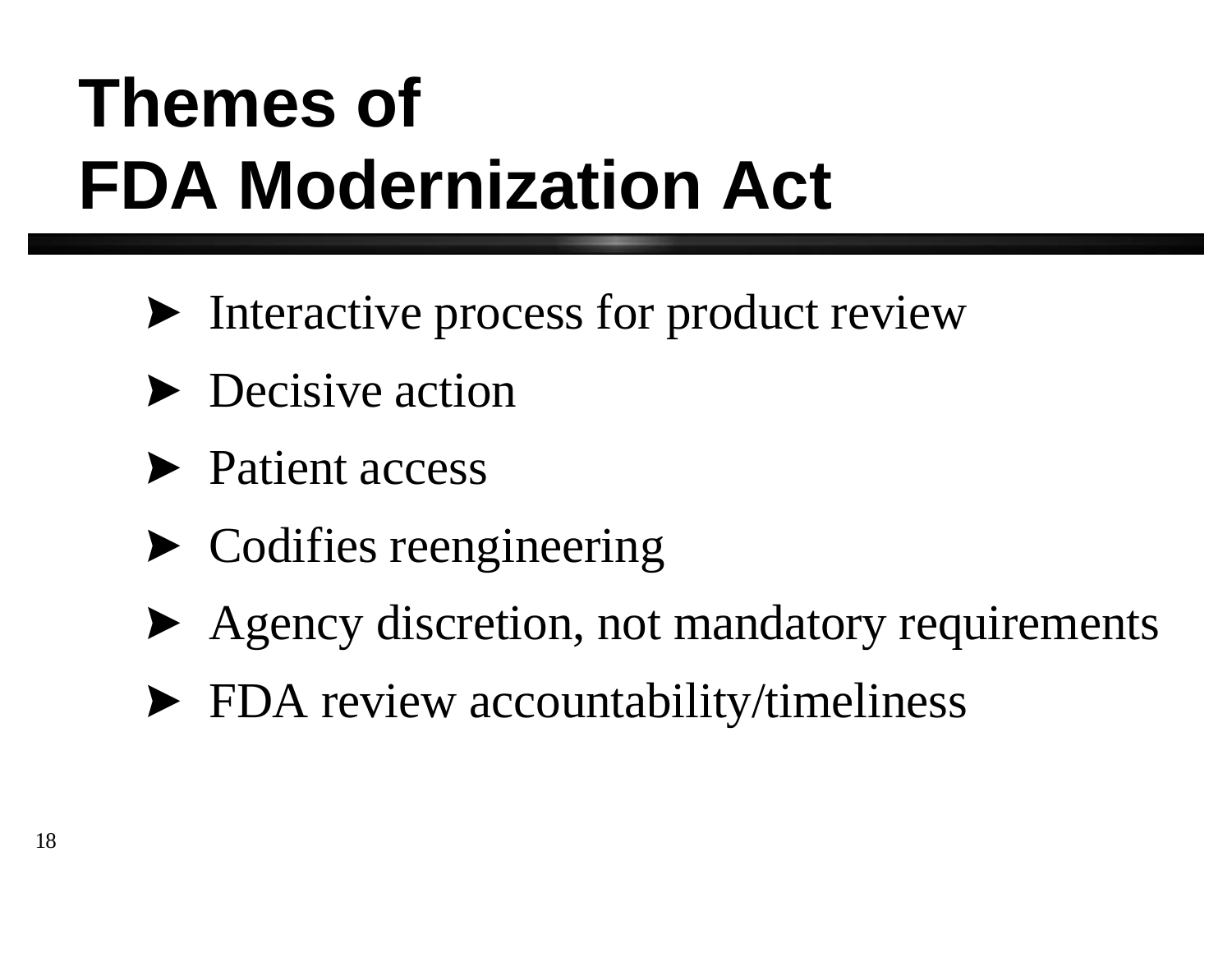# **FDAMA Accomplishments**

#### ▶ Completed

- 24 guidance documents and
- 6 final rules
- $\blacktriangleright$  Recognized
	- $\cdot$  > 500 consensus standards
- ▶ Exempted
	- more than 60 Class II devices
- ▶ Approved
	- 13 third parties for 510(k) reviews
- Designated
	- $\cdot$  > 150 device types for 3rd party review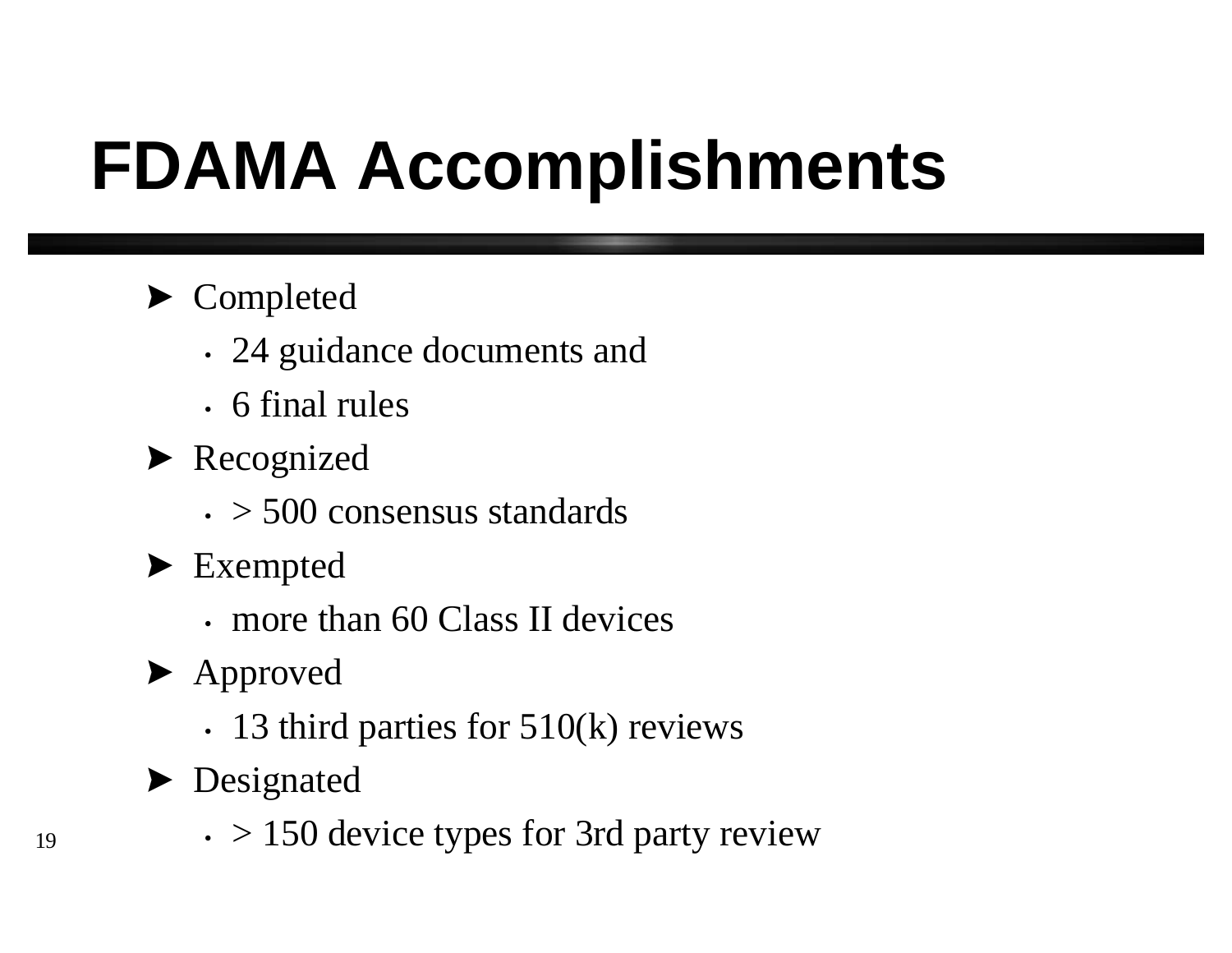# **FDAMA Accomplishments**

#### riloted

- Sentinel postmarket reporting
- $\blacktriangleright$  Instituted
	- interactive "determination" and "agreement" meetings with sponsors
- Rescinded
	- 55 tracking orders
- $\blacktriangleright$  Chartering
	- advisory panel for scientific disputes
- $\blacktriangleright$  Expanded
	- stakeholder participation through open meetings nationwide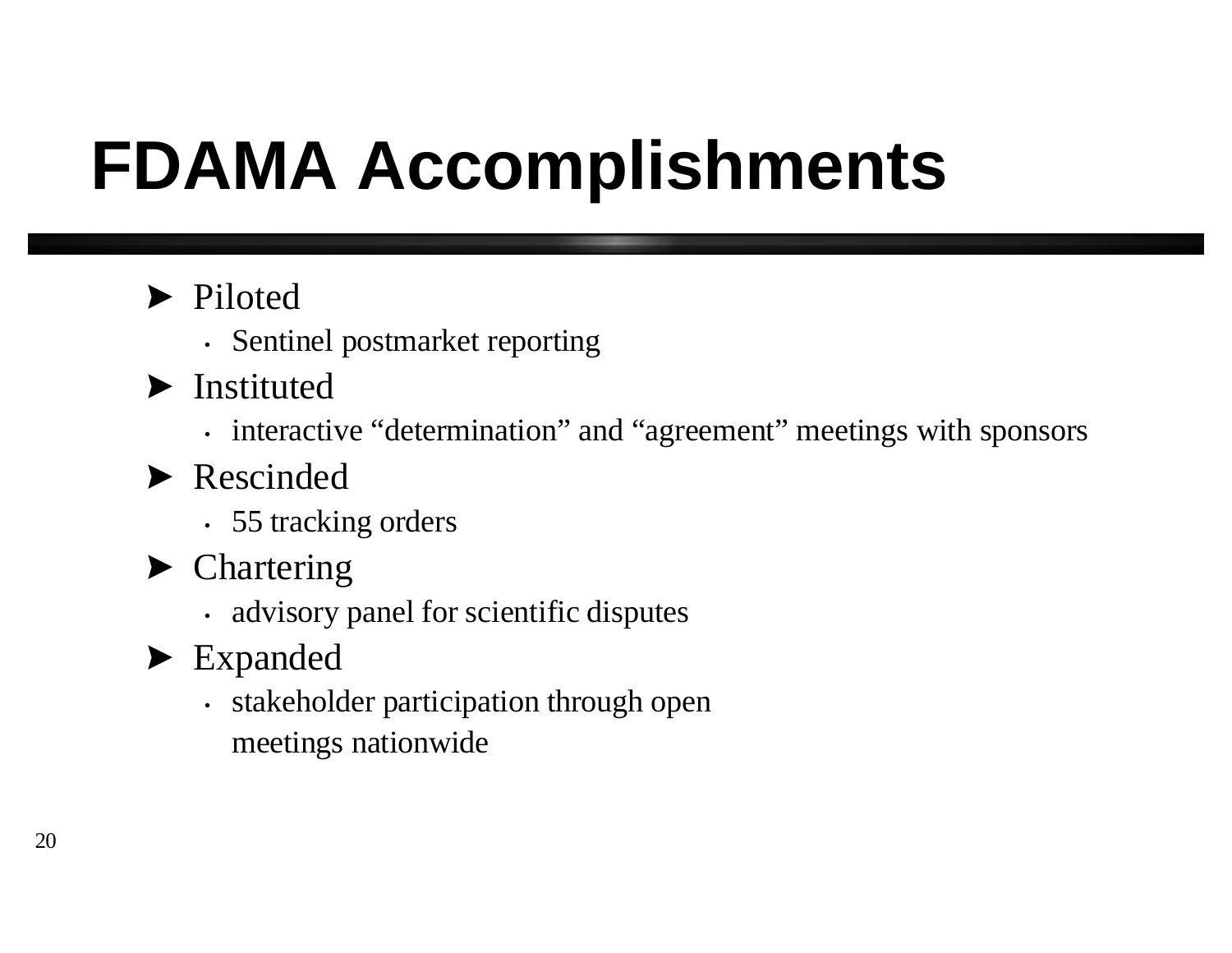# **Regulations Published in '99/00**

113 regulations and notices published in '99/00 so far:

- $\blacktriangleright$  18 final rules
- ▶ 6 Direct to Final Rules
- ▶ 17 Proposed Rules
- $\triangleright$  69 Notices
- ▶ 3 Advanced Notices of Public Rule Making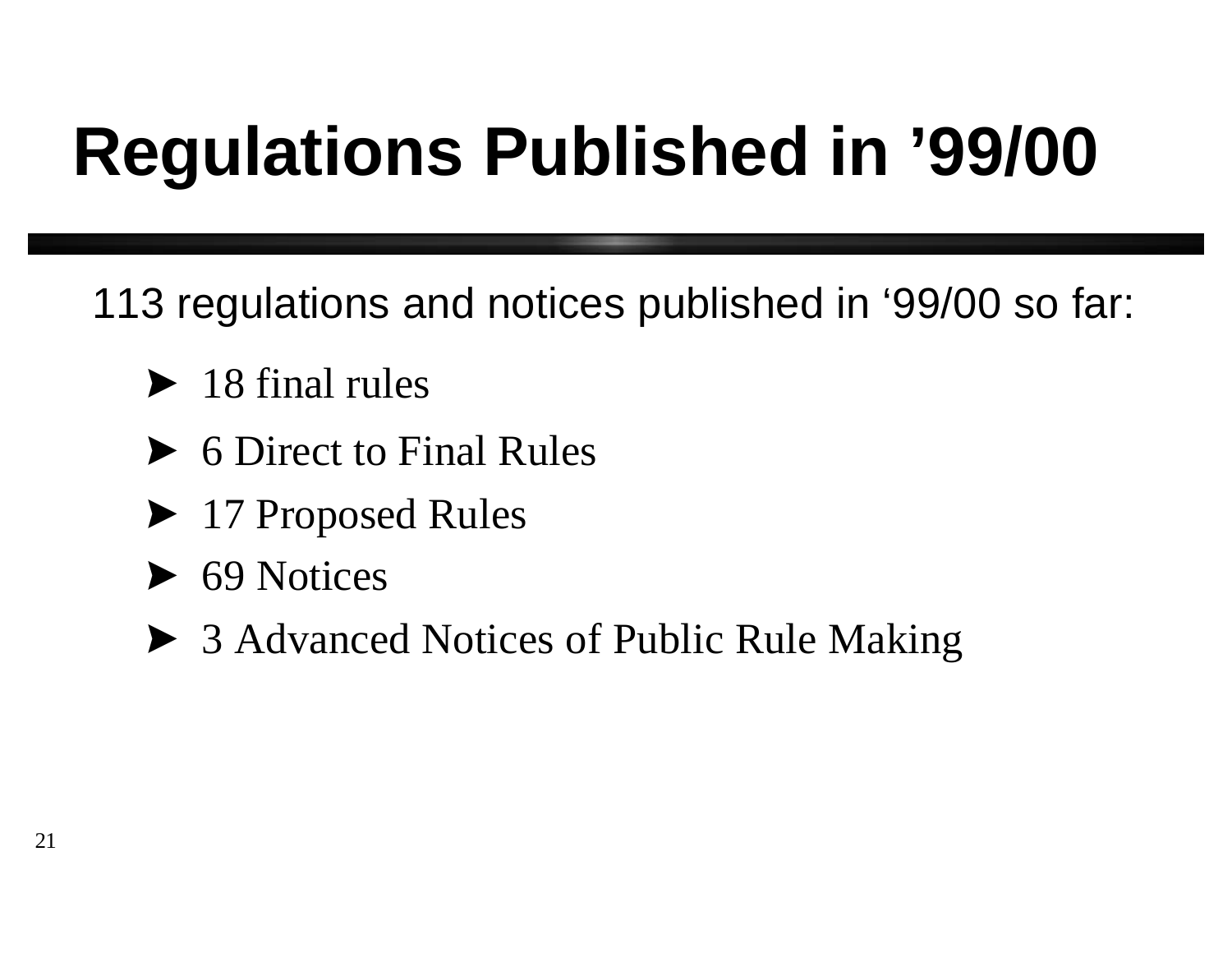# **Reengineering**

#### Examples of Reengineered Process

- $\blacktriangleright$  New 510(k) paradigm
- $\blacktriangleright$  Regulations development
- $\blacktriangleright$  Recalls
- GMP inspections
- roducts development protocol (PDP)
- Modular PMA review
- $\blacktriangleright$  Standards
- **QSIT**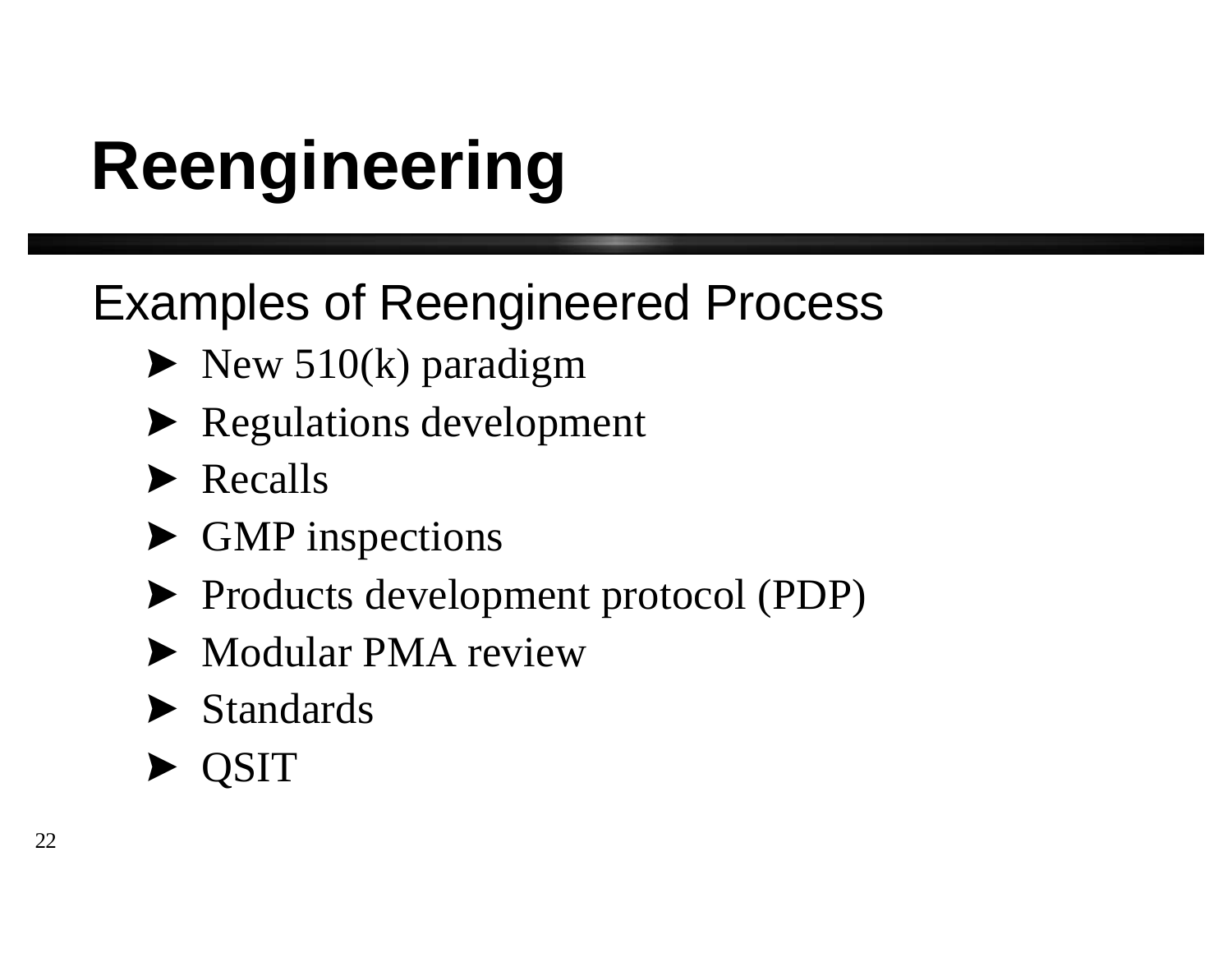# **Standards**

### **Strategy**

Simplify and streamline the regulatory application process by asserting conformance to standards

### **Conformance**

Who assesses?

- FDA field inspections
- State inspectors (MQSA, CLIA)
- 3<sup>rd</sup> Parties ?
- MRA ?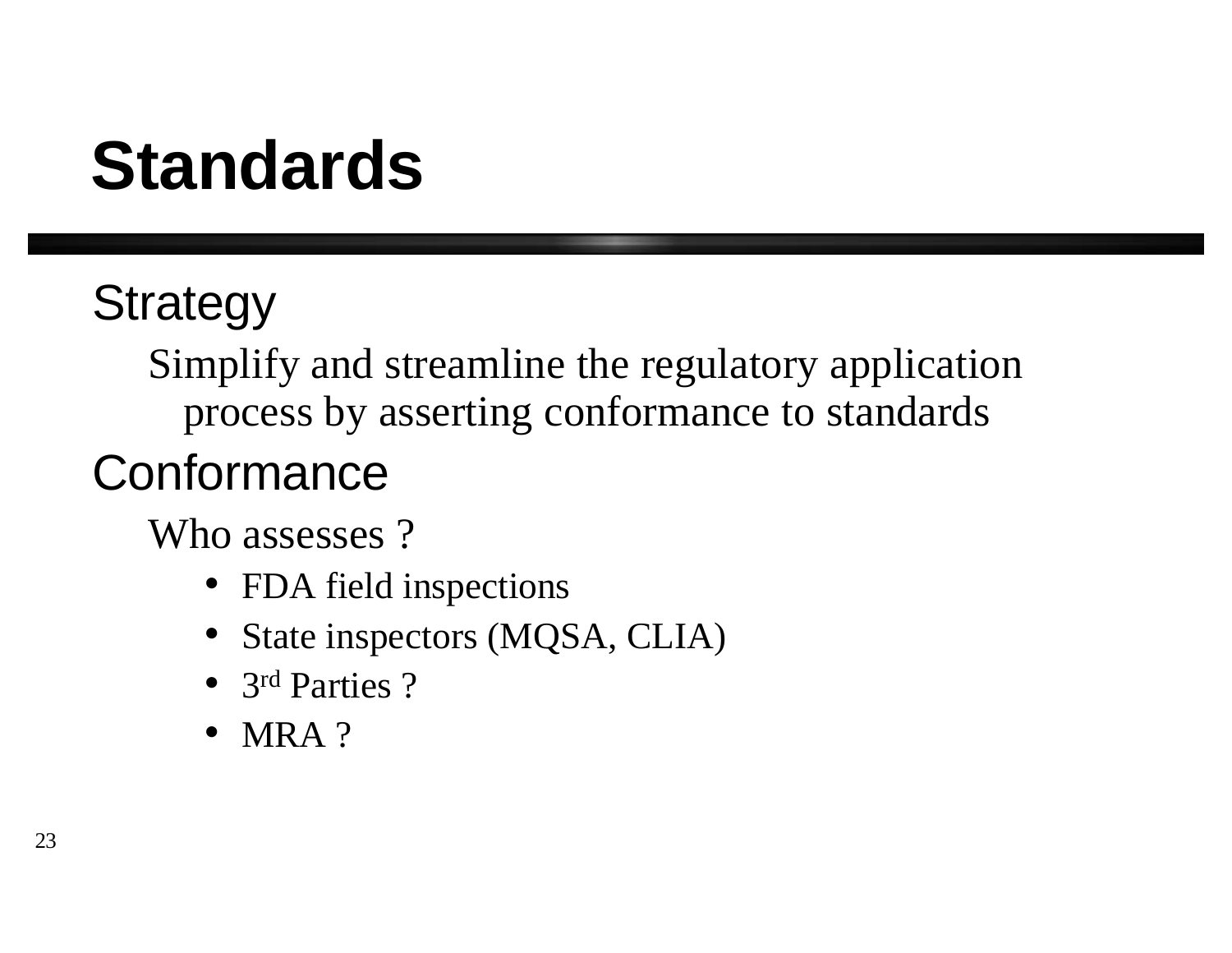## **1999 Device Inspections**

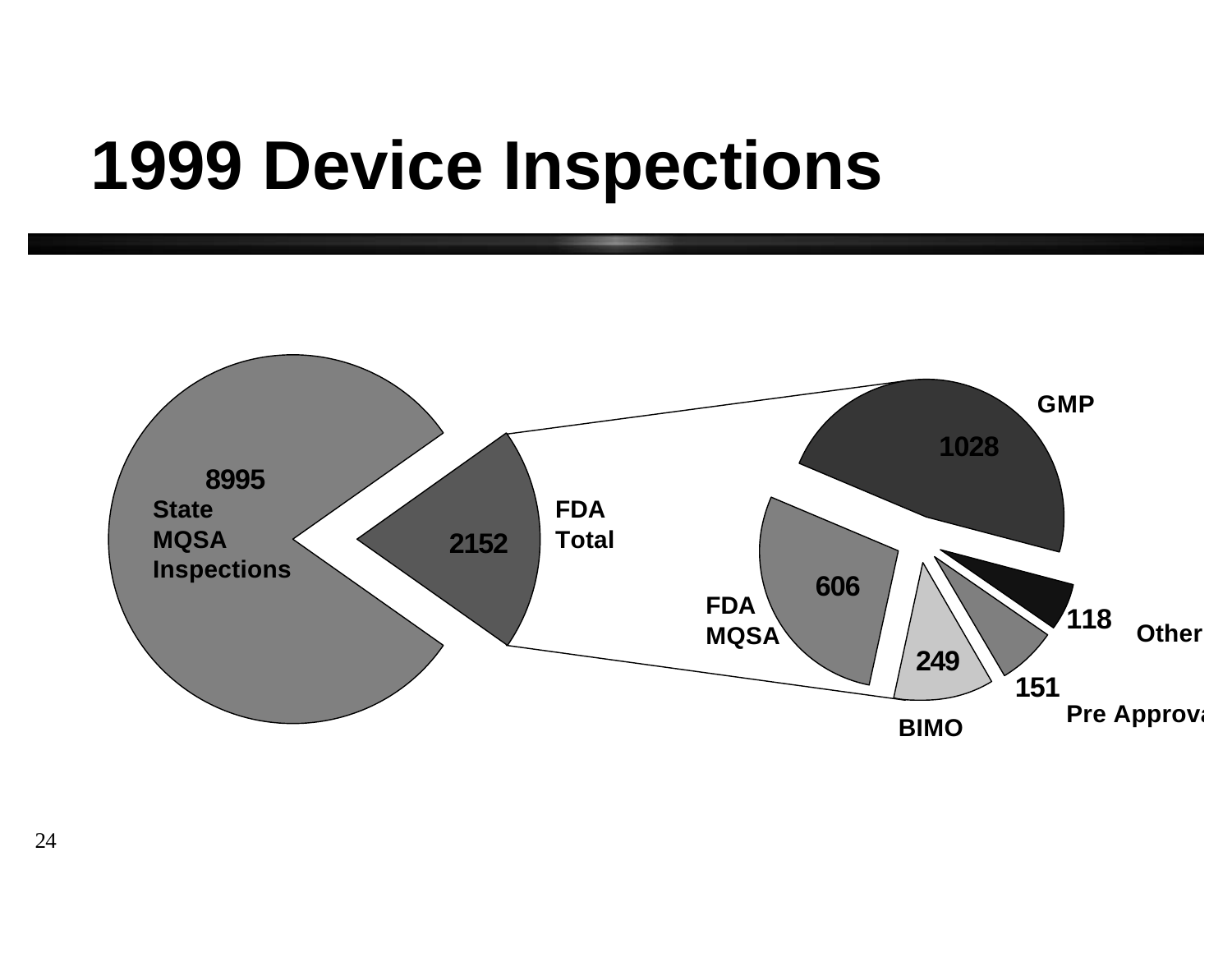# **CDRH Establishment Inspections**

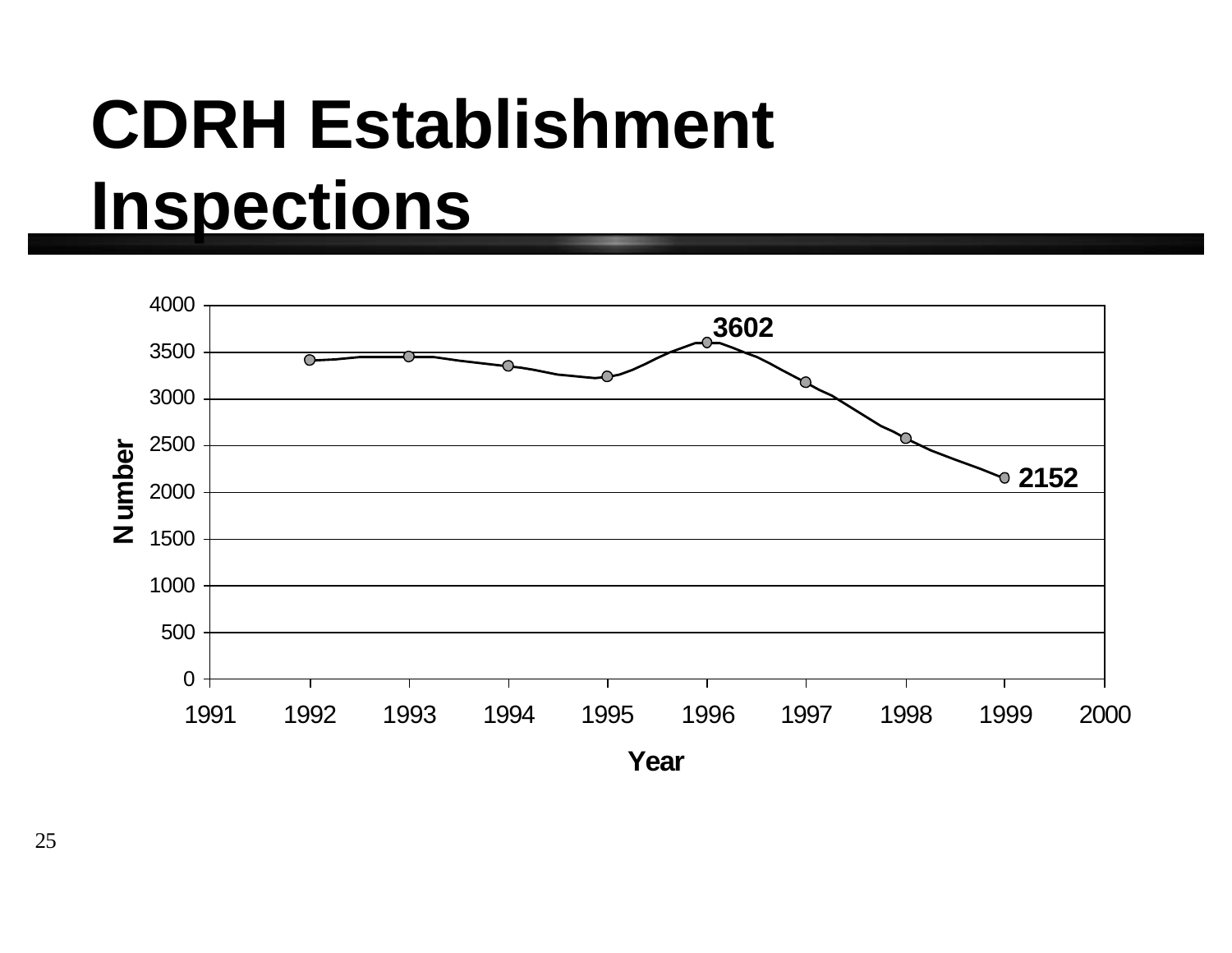#### Class II and III with relabelers

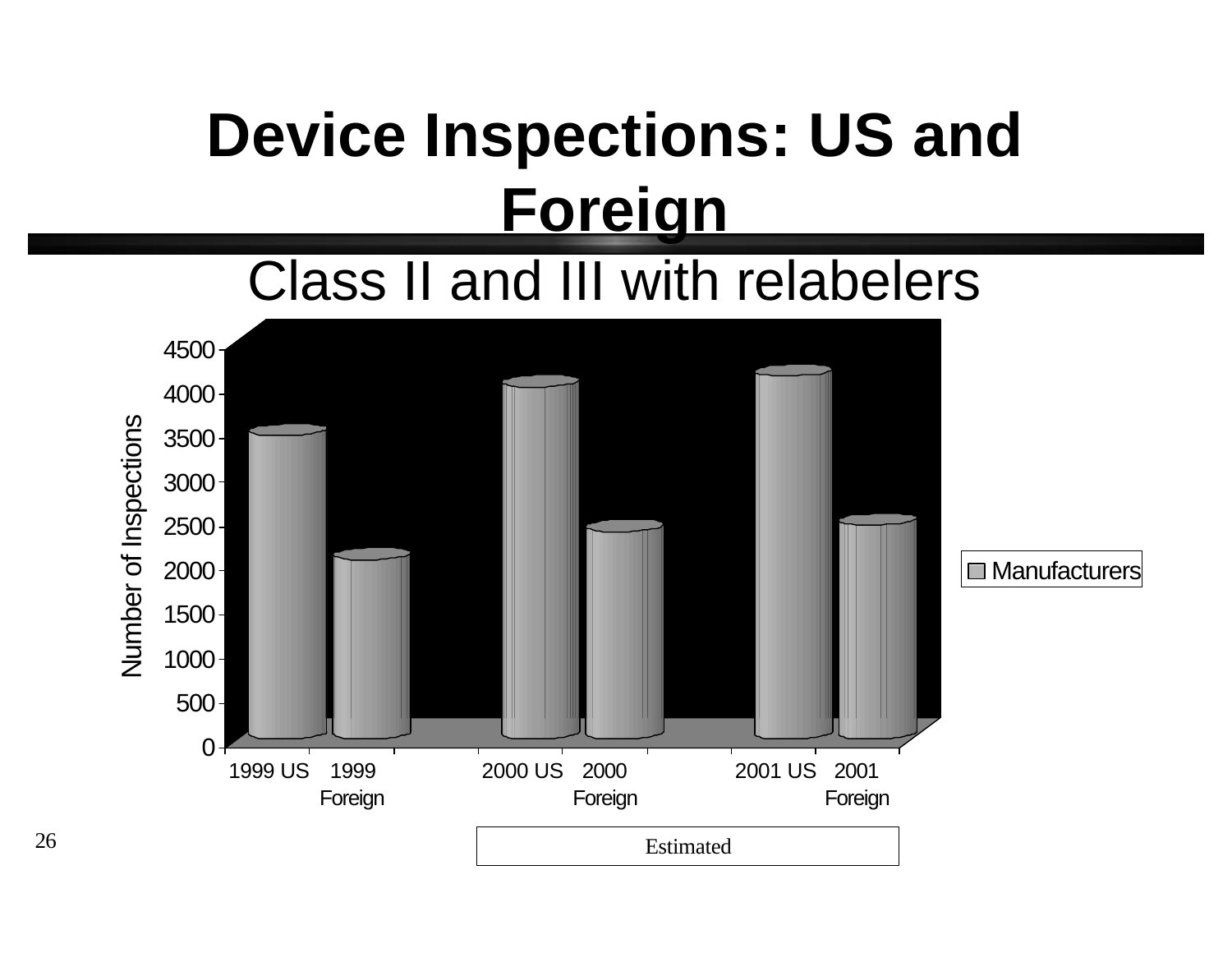#### Class II and III with relabelers

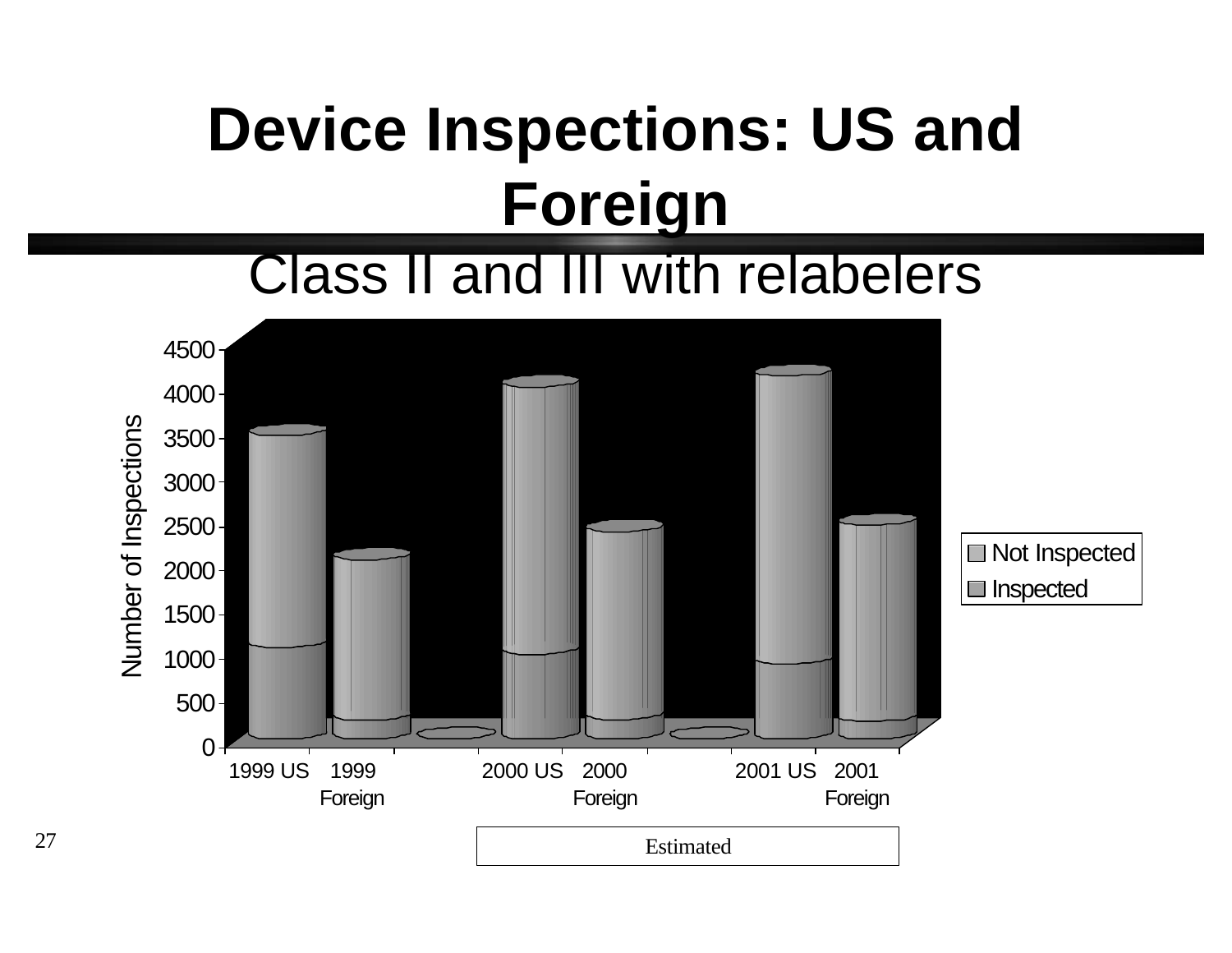#### Class II and III with relabelers



28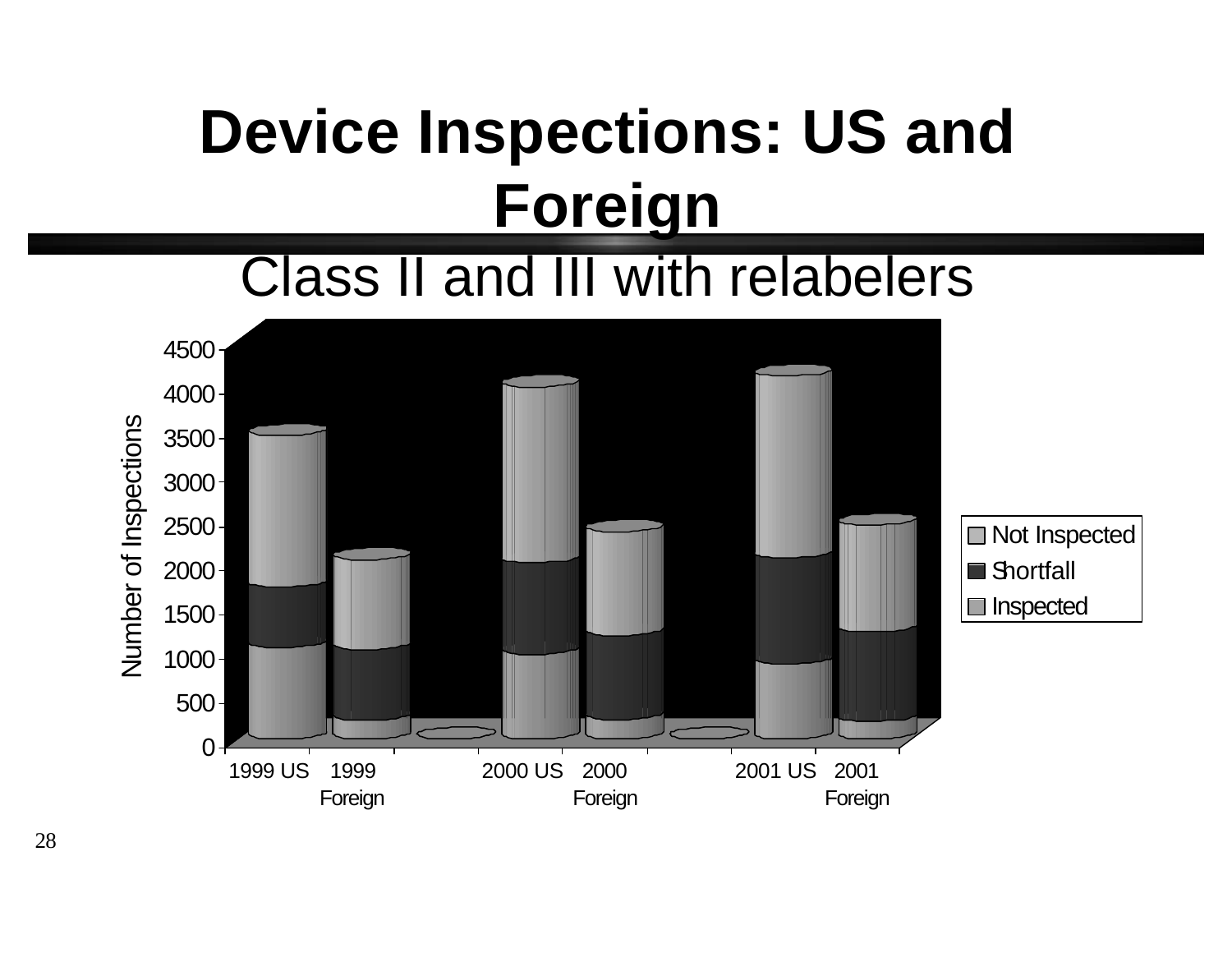

29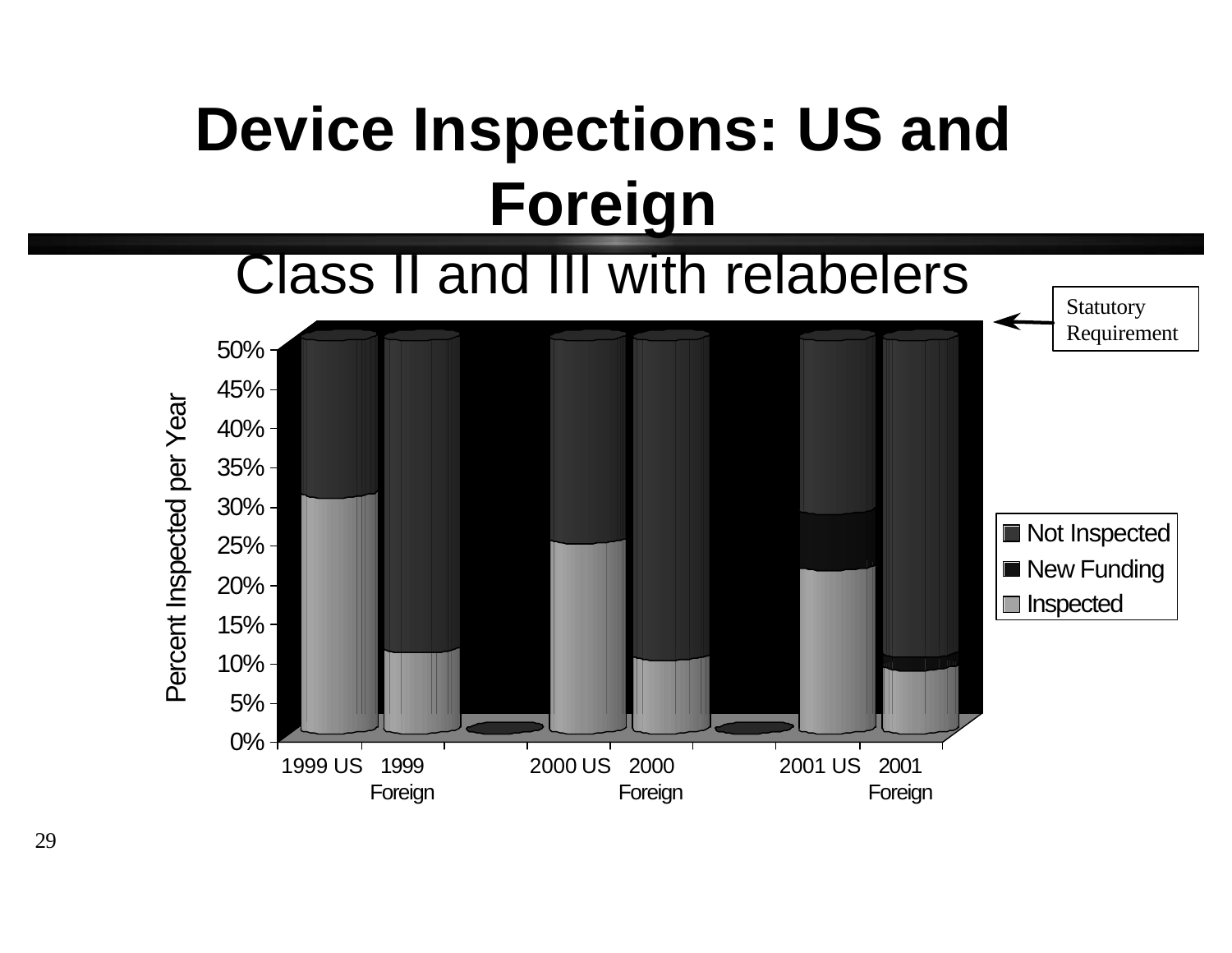### **Inspections: How to get more from decreasing \$\$\$?**

Changes are allowing Field to make best use of its time and resources in device inspections:

- ▶ "Grassroots" changes
- $\blacktriangleright$  Reengineering changes
	- QSIT : Quality System Inspection Technique
	- HAACP: Hazard Analysis and Critical Control Points
- Conformance to Standards?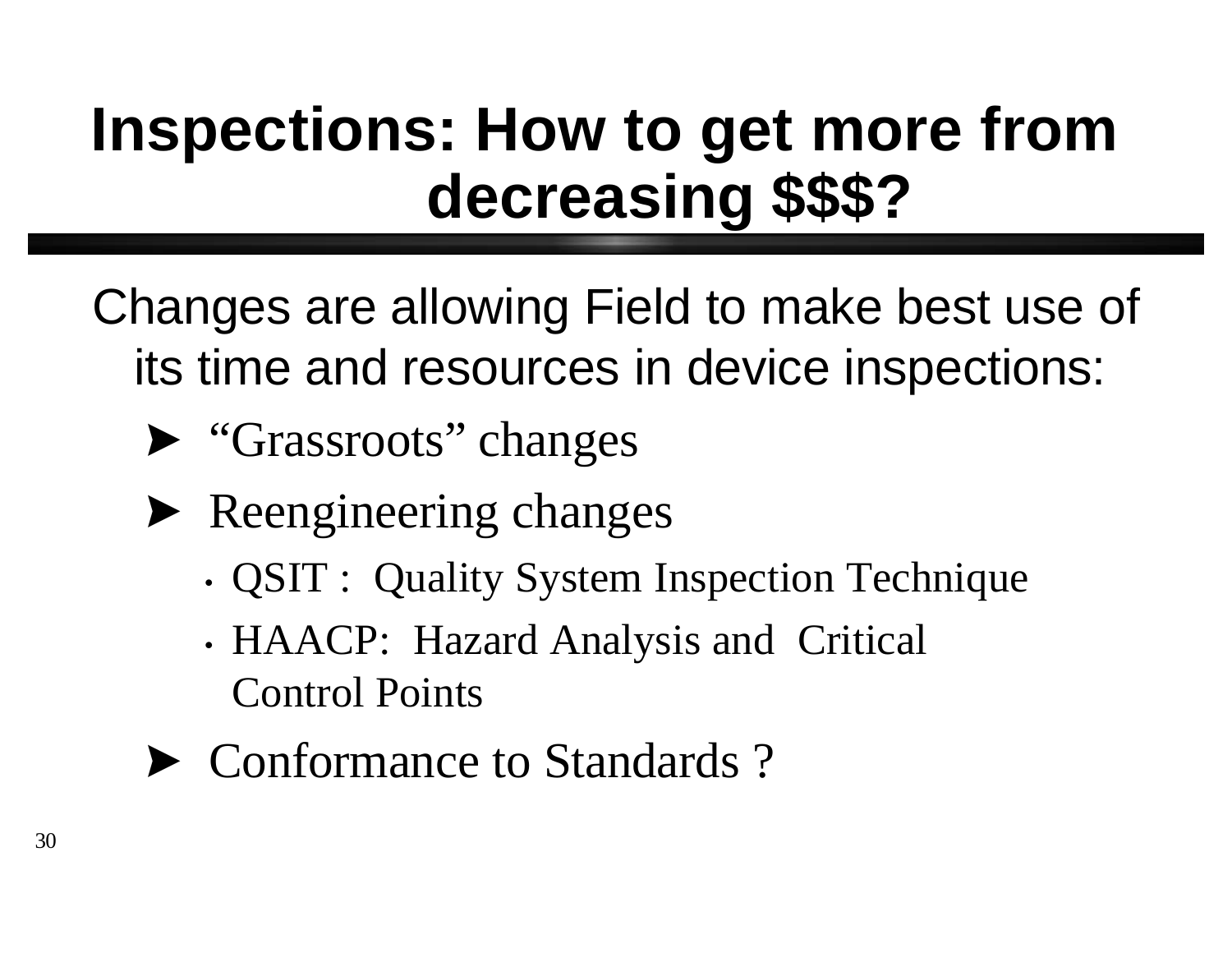# **Inspections: "Grassroots" Changes**

- re-announced inspections
- $\blacktriangleright$  Annotation of 483's
	- Company corrections
- riangleright Post-inspection letters to all  *vs*. only Warning Letters
- ▶ Warning Letters
	- 15 days to respond to 483's
	- Untitled letter if response satisfactory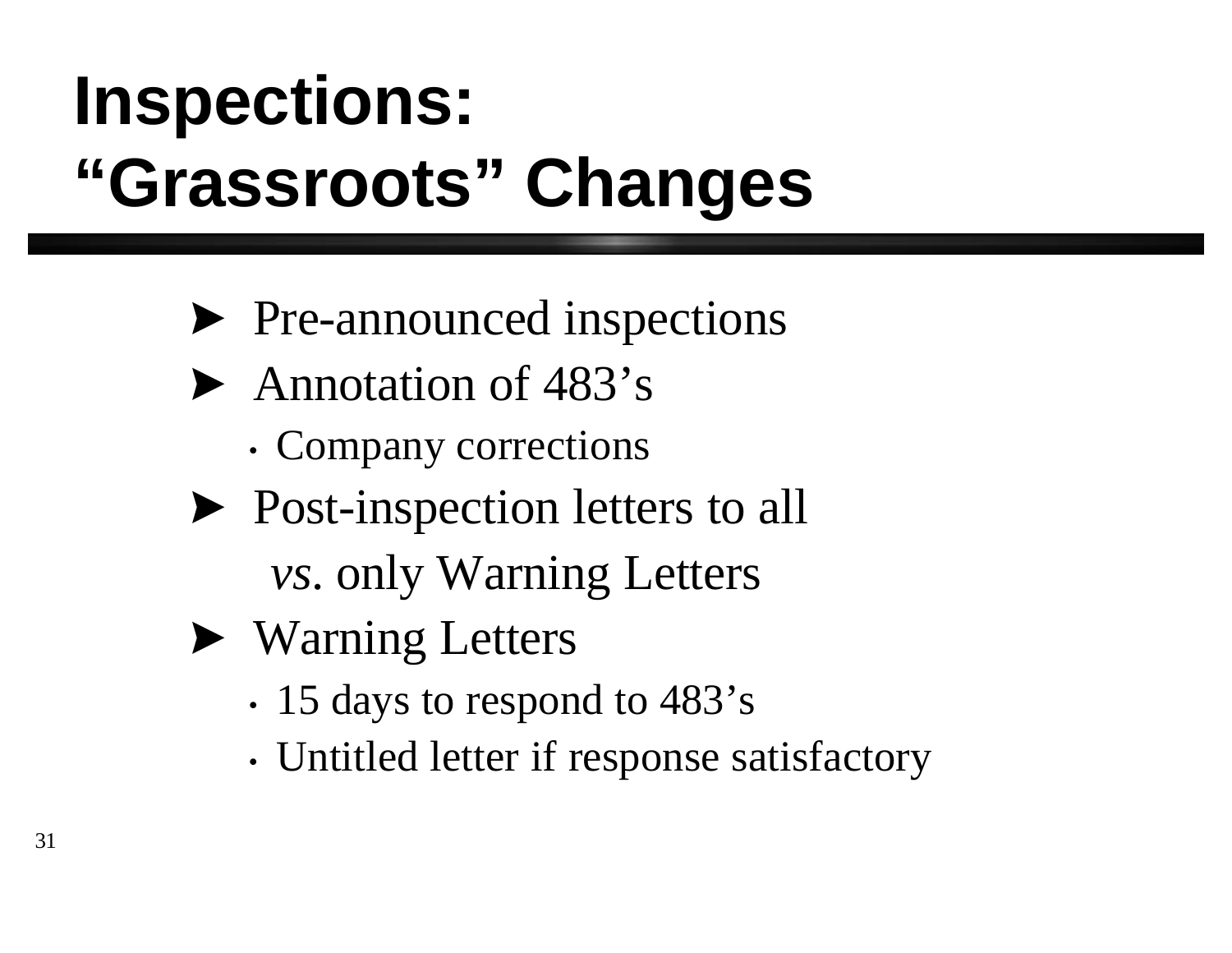### **QSIT: Quality System Inspection Technique**

- Paradigm shift: looking at systems rather than at product problems
- **Inspection focuses on four subsystems** 
	- Management controls
	- Design controls
	- Corrective and preventive action (CAPA)
	- Production and process controls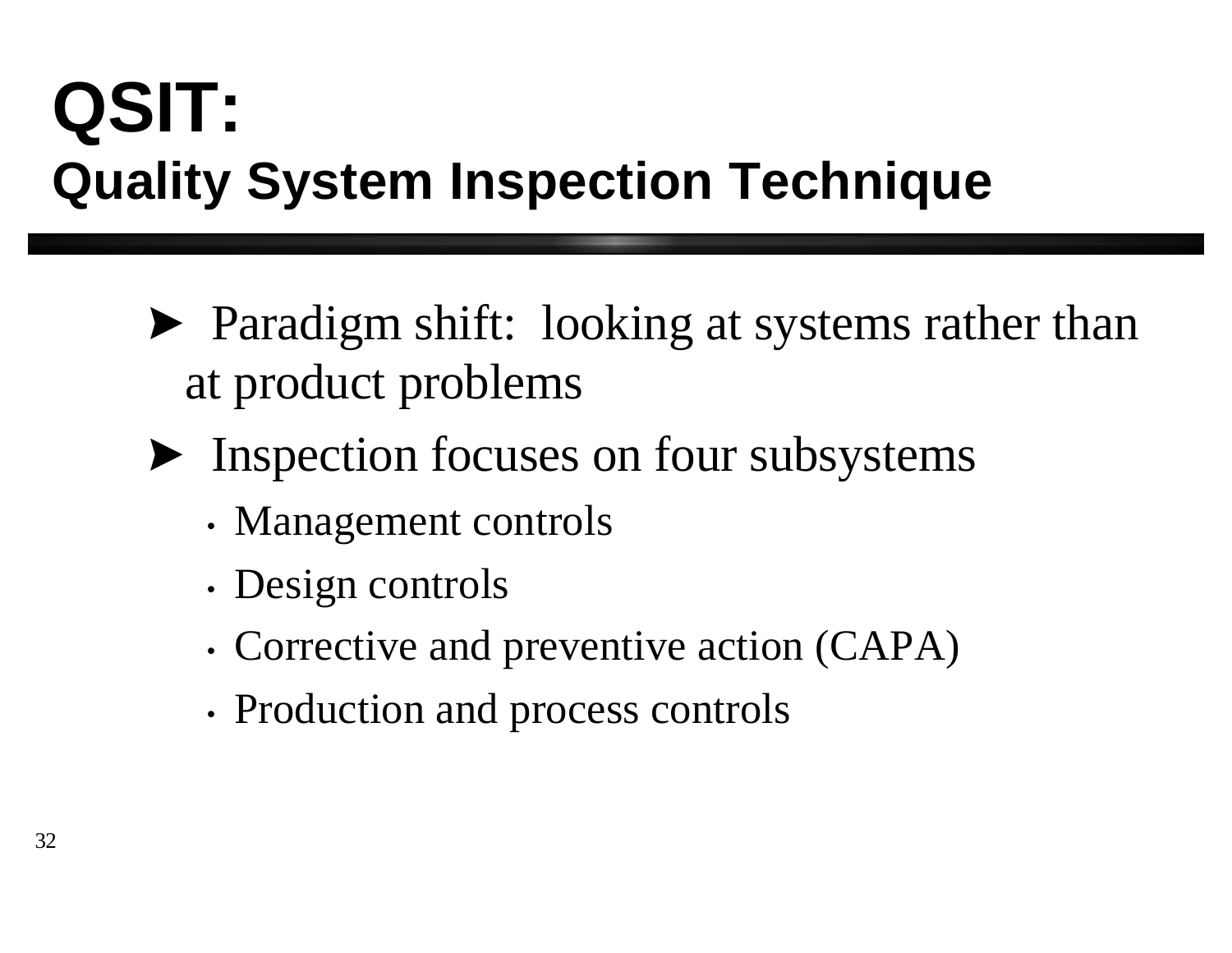### **HACCP: Hazard Analysis & Critical Control Points**

- Goal: to prevent production problems
- Inspectional approach: mfrs. determine their critical control points, control them
- Investigators and auditors focus on critical control points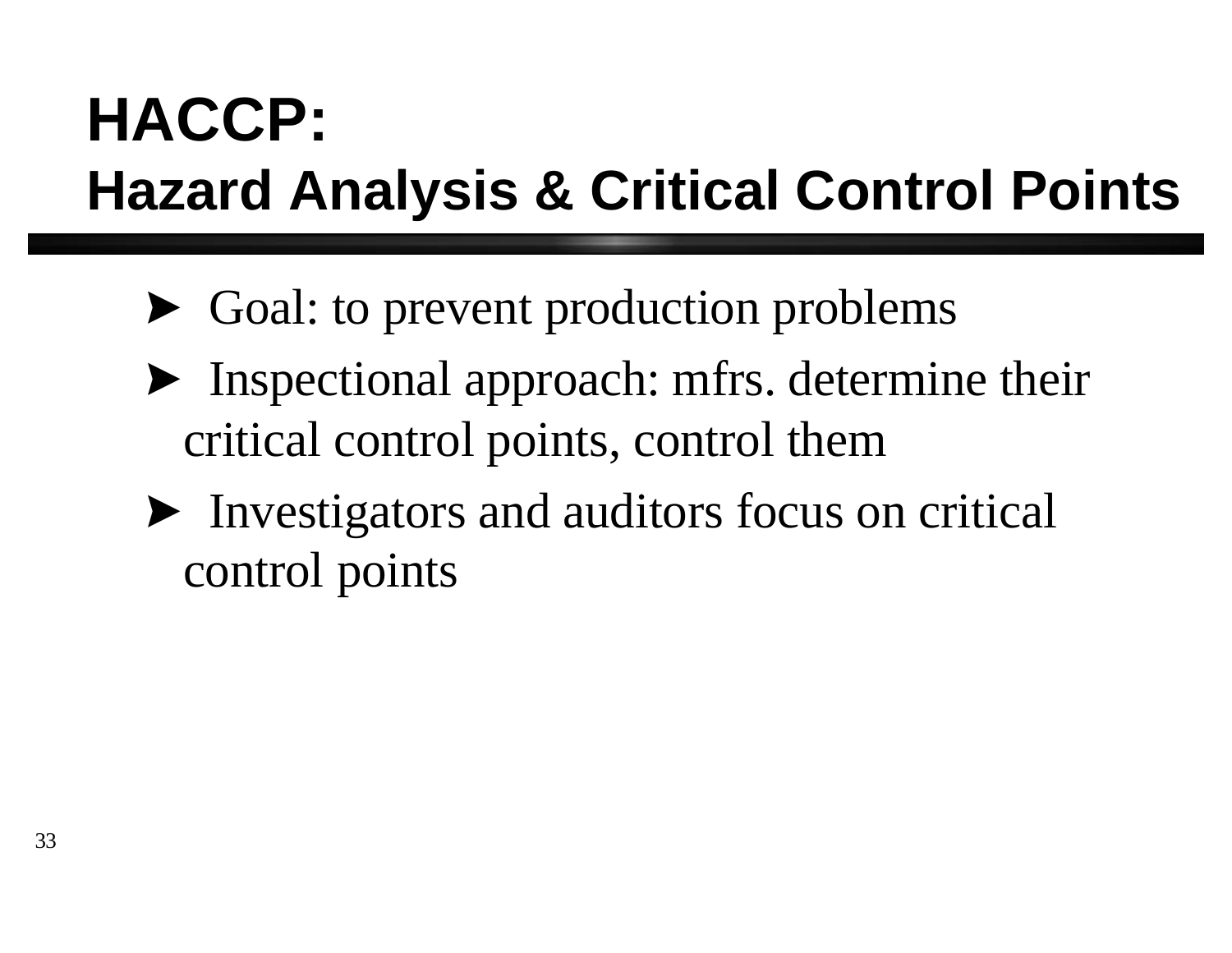#### **Total FDA Work Force and the Prescription Drug User Fee Act** (PDUFA)

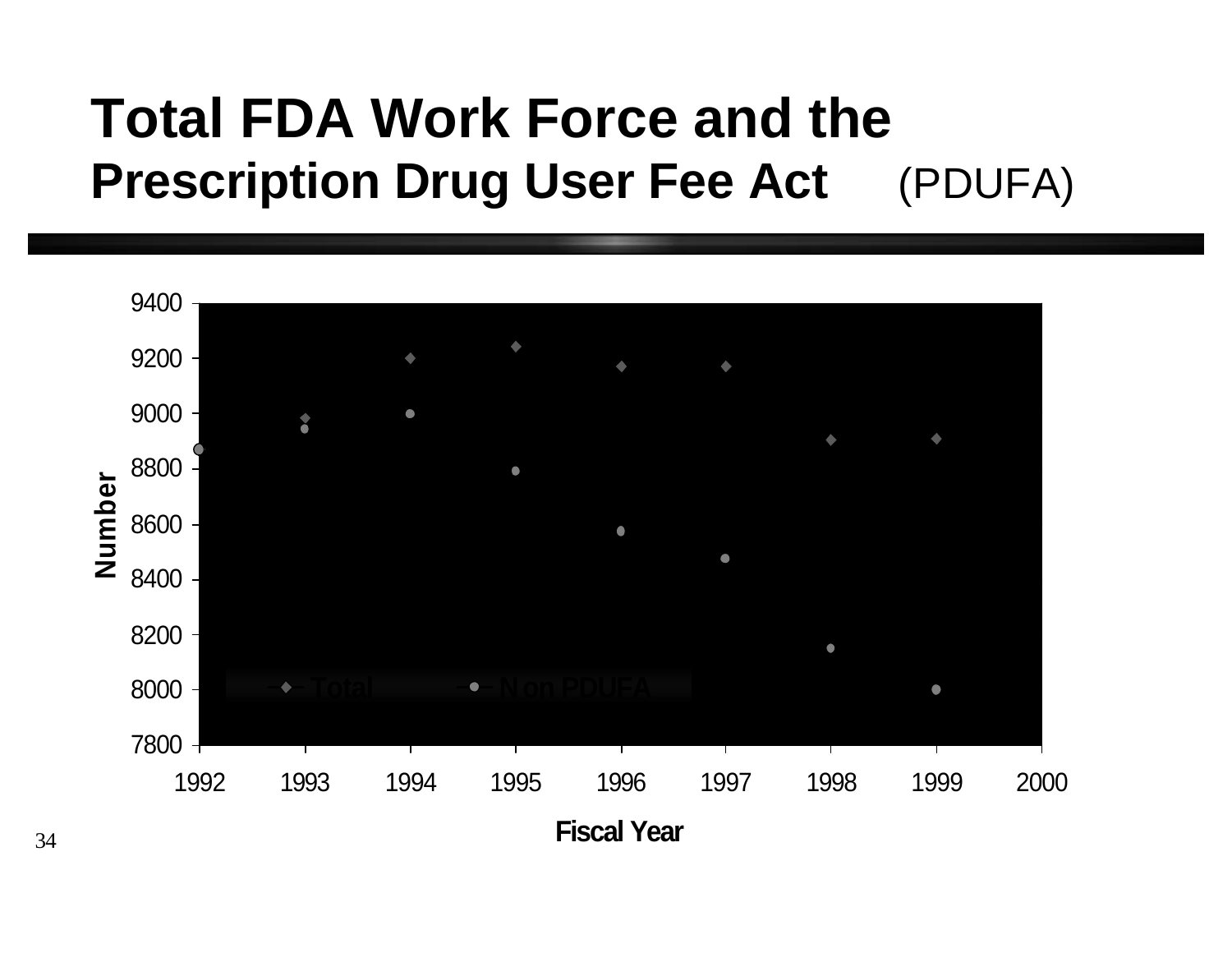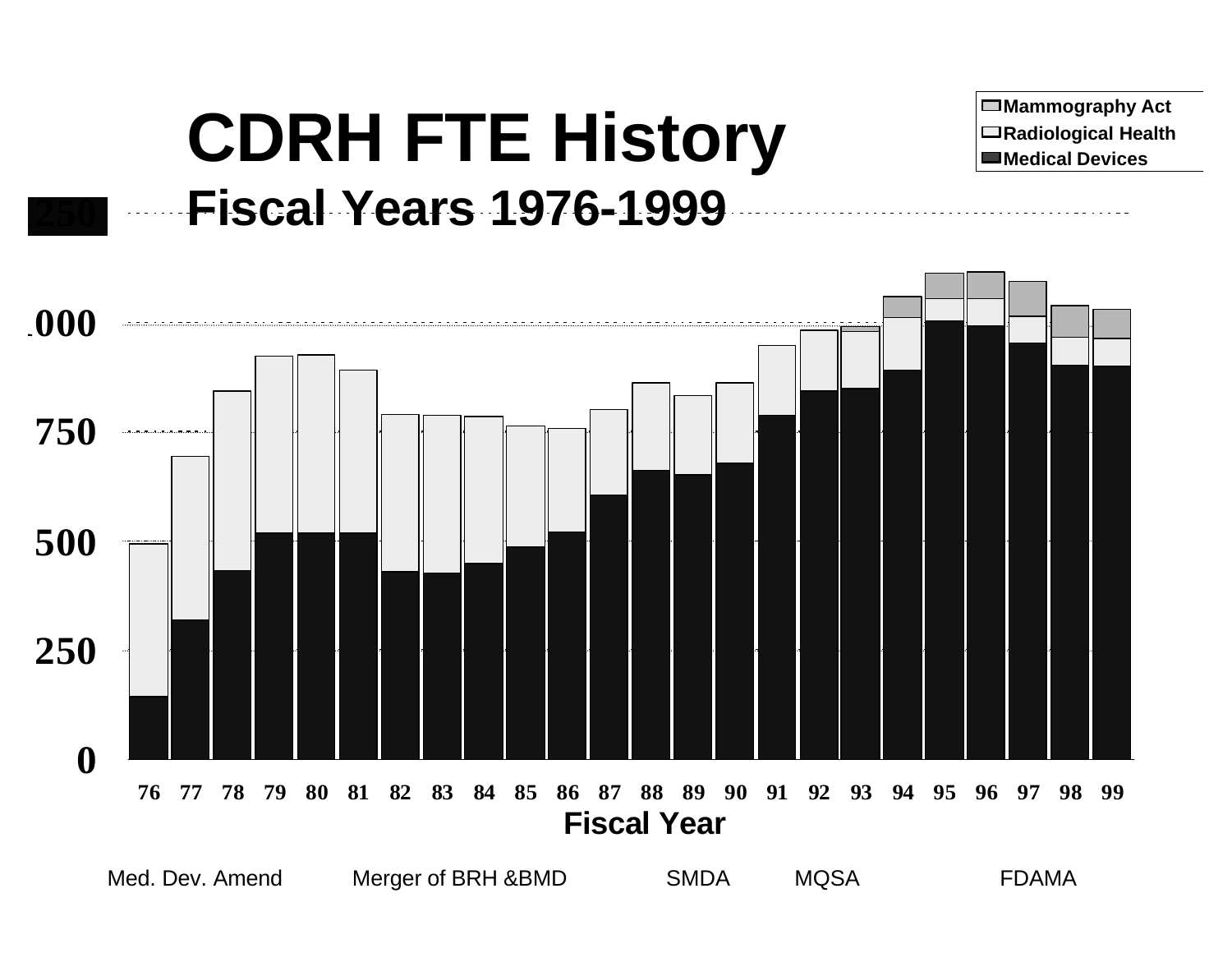## **Global Harmonization**

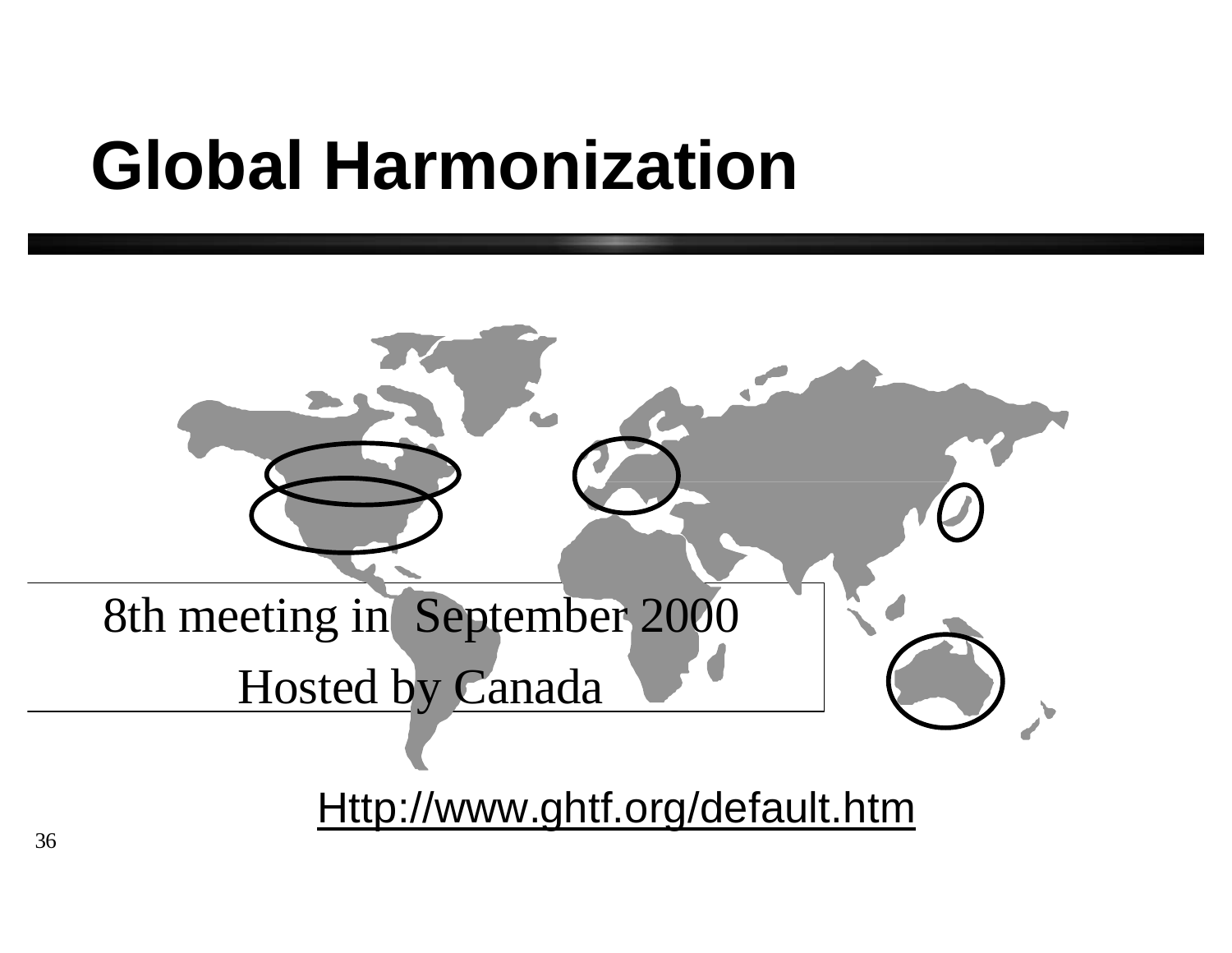## **Global Harmonization**

Four study groups:

- **EXECUTE:** Regulatory Requirements / Premarket Review
- ▶ Device Vigilance / Post-Market Surveillance
- Quality System Requirements and Guidance
- $\blacktriangleright$  Auditing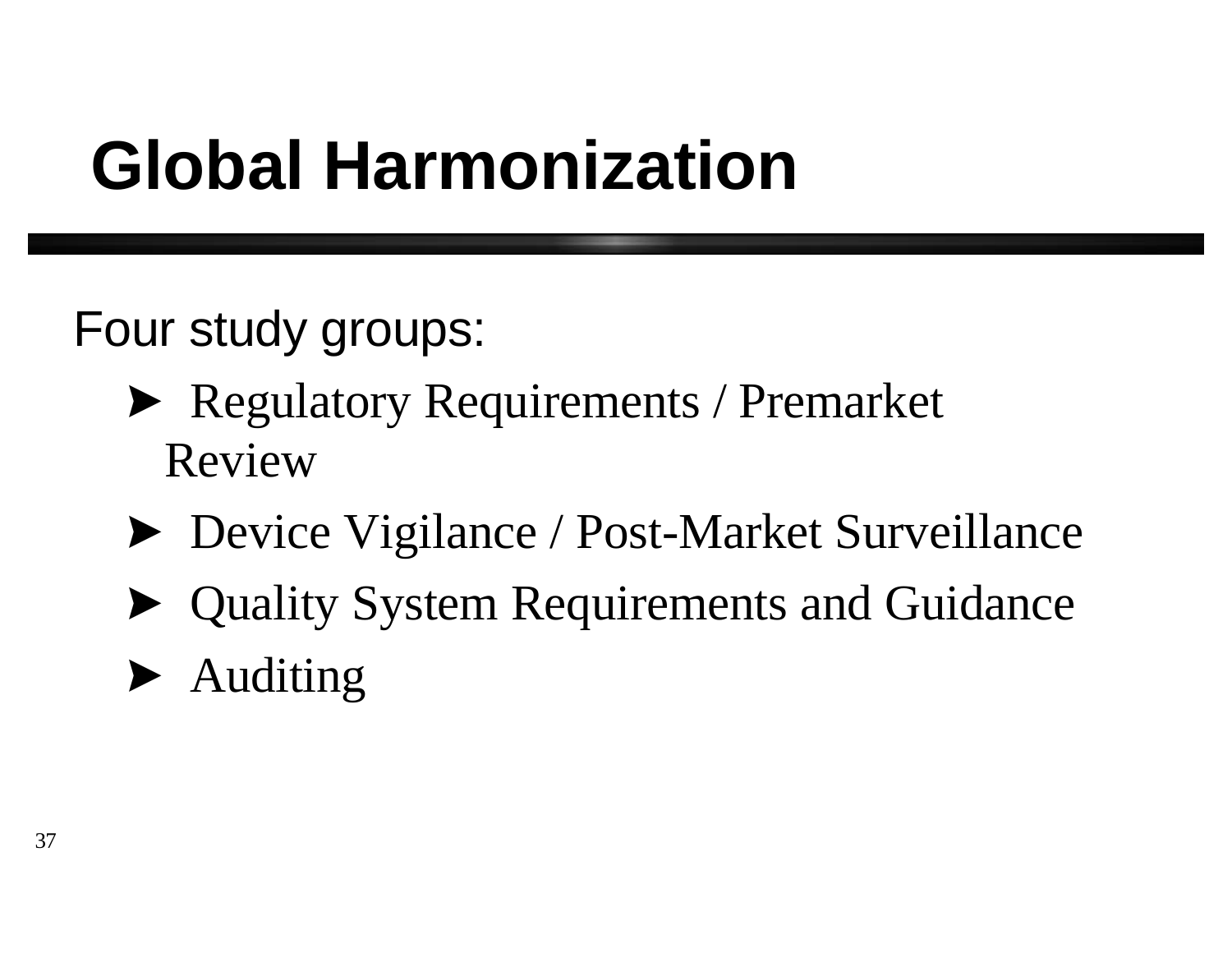# **Hot Topics and Standards**

#### $\blacktriangleright$  Reuse of Single Use Devices

- Problem: Thousands of health care facilities engaged
- Standards in lieu of applications for low risk reuse ?
- $\blacktriangleright$  Genetic Tests
	- Problem: 700 "home brew" genetic tests in commerce
	- Standards for consent, counseling, test procedures ?
- ▶ Tissue Based Products
	- Problem: Broad spectrum of products and practices often produced by individual surgeons
	- Good Tissue Practices Standards to prevent infectious disease transmission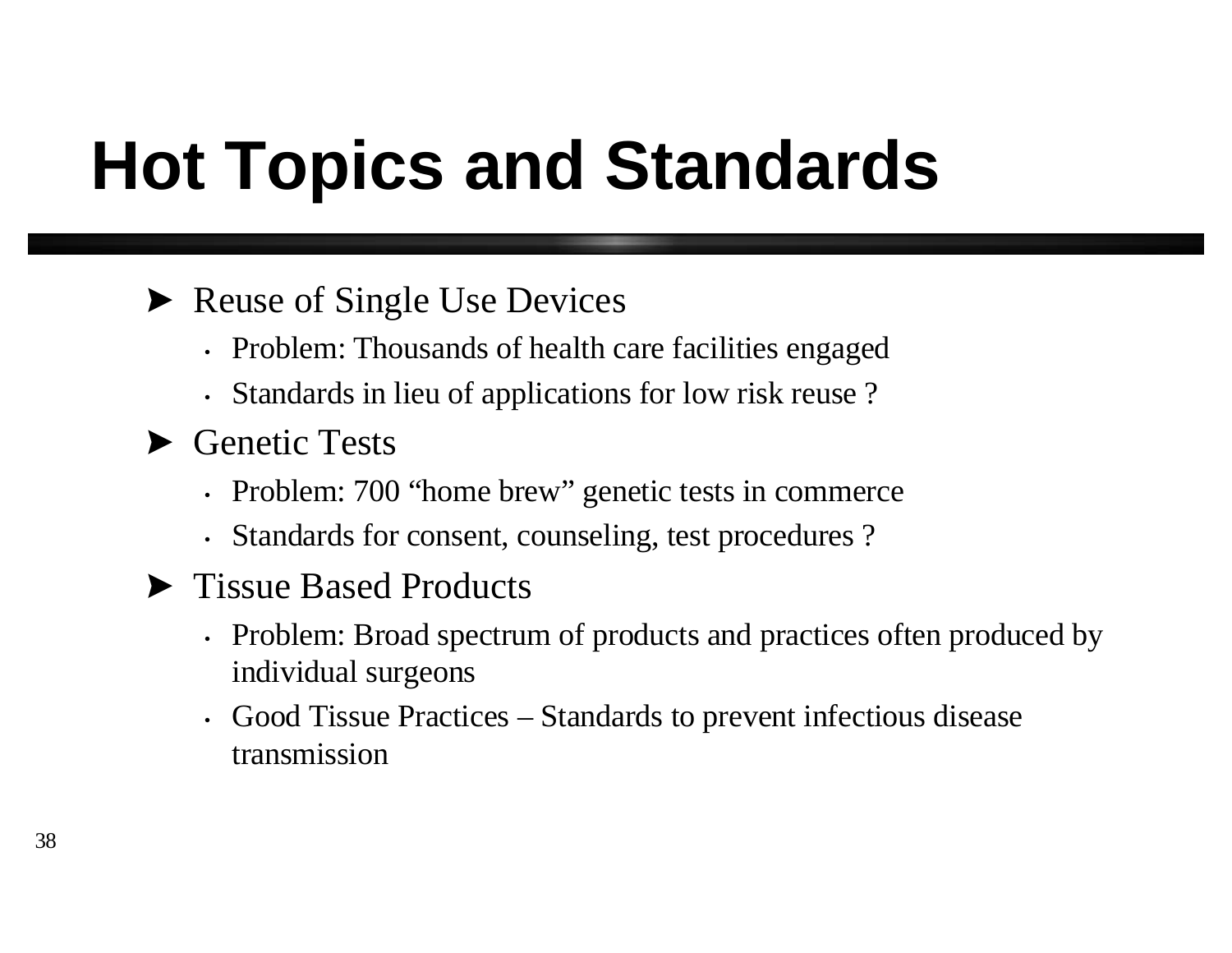# **Device Regulatory Well Laid Plans**

- $\blacktriangleright$  510(k)'s will fade away
- **PDP**'s will be widely used
- S<sup>rd</sup> party review will be widely used
- Standards will be embraced in the 510(k) process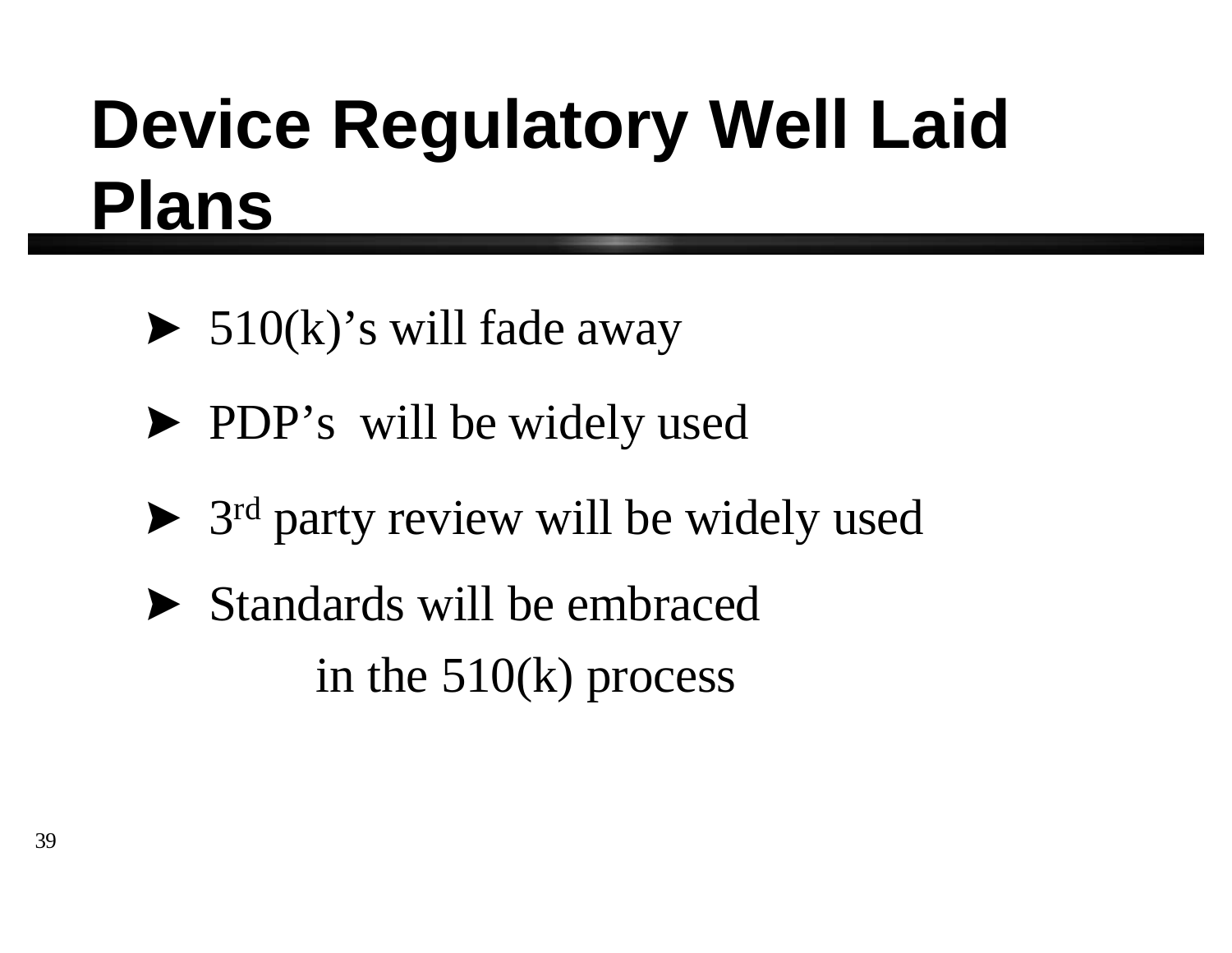# **CDRH: The Future**

The question isn't whether we will have standards …

The question is how useful can we make standards